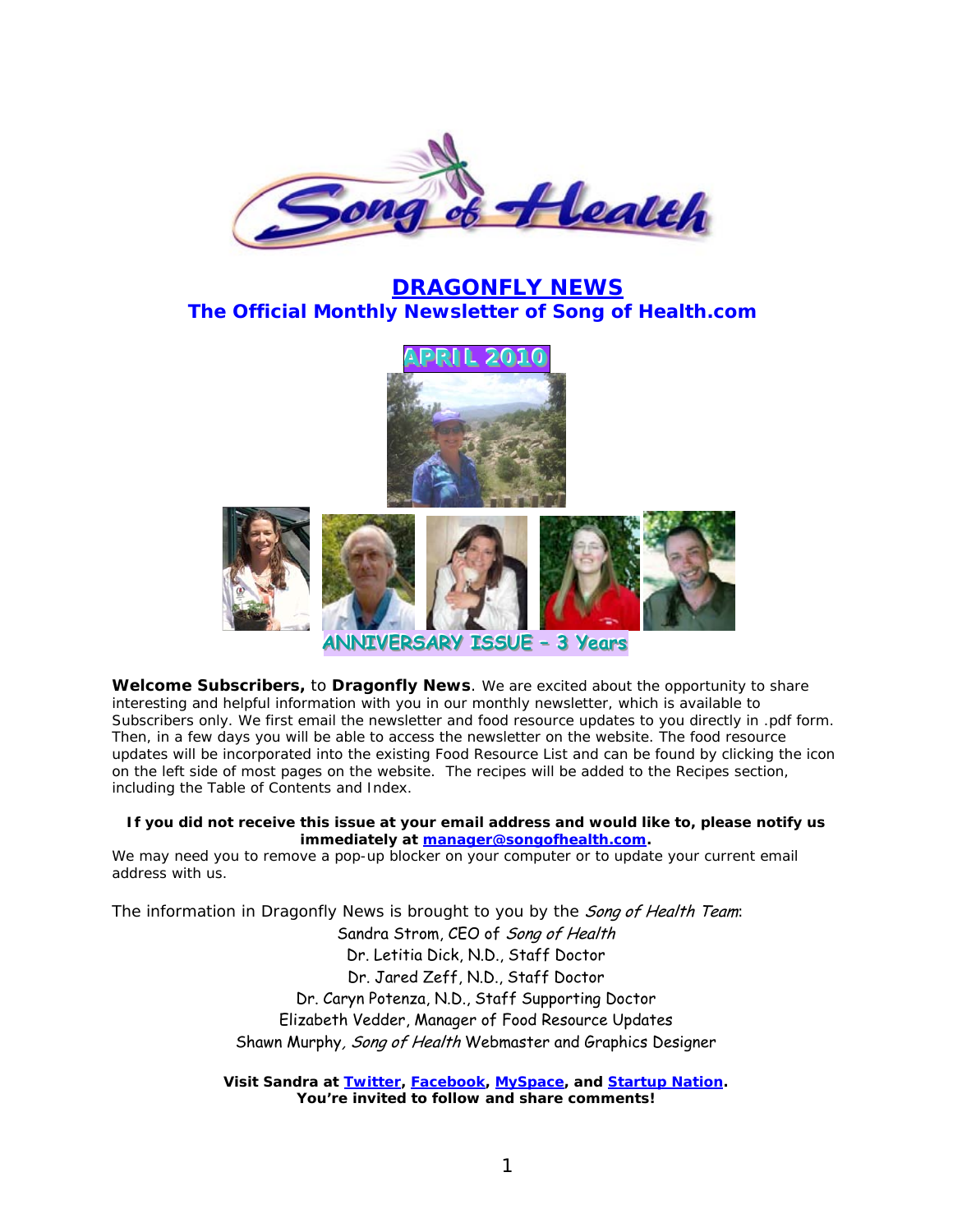## **~ INTHISISSUE: ~**

| <b>** SUBSCRIBERS SPOTLIGHT:</b> | Stories, Comments, Questions Asked and<br>Answered                                                             |
|----------------------------------|----------------------------------------------------------------------------------------------------------------|
| <b>EXARTICLE:</b>                | "APRIL 2010 DISCUSSIONS: 1) Celebrating Our 3rd<br>Anniversary; 2) Natural Approaches to Emotional<br>Issues," |
|                                  | By Dr. Letitia Dick, N.D.                                                                                      |
| <b>EXPERIENCES:</b>              | "The Value of Reflections and Visions,"                                                                        |
|                                  | By Sandra Strom, CEO of Song of Health                                                                         |
| $*$ RECIPES:                     | <b>BEANS:</b> Easy Black Beans; Mexican Style Small Red                                                        |
|                                  | Beans; Mexican Style Baked Red Beans; Simple Pink                                                              |
|                                  | <b>Beans</b>                                                                                                   |
|                                  | <b>BISCUITS, BREADS, AND CRACKERS: Whole Grain</b>                                                             |
|                                  | Baking Powder Biscuits; Corn Meal Biscuits                                                                     |
|                                  | <b>Main Dishes:</b> Dover Sole With Balsamic Vinegar and                                                       |
|                                  | Cilantro                                                                                                       |
|                                  | <b>VEGETABLES:</b> Brussels Sprouts and Mushrooms in                                                           |
|                                  | Garlic Cheese Sauce                                                                                            |
| <b>FOOD RESOURCE UPDATE:</b>     | <b>April 2010</b>                                                                                              |

#### *The Carroll Institute of Natural*

*Healing*, co-founded by our renowned Doctors Letitia "Tish" Dick, N.D. and Jared Zeff, N.D., is an educational opportunity for Naturopathic physicians and students to further their education in the traditional methods of Naturopathy, not otherwise taught in the Naturopathic colleges. This is where physicians and students learn how to perform the Carroll Food Intolerance Evaluation method, constitutional hydrotherapy and other important methods of traditional natural healing.

*Song of Health* **and** *The Carroll Institute of Natural Healing* work together to reach as many people as possible, to educate and help understand the importance of avoiding personal food intolerances, applying traditional Naturopathic methods of healing, and naturally restoring the body to health.

*We invite everyone to contact us with any questions you may have regarding these methods at [manager@songofhealth.com](mailto:manager@songofhealth.com).* 

Song of Health.com actively promotes physicians and professionals who support our work, and companies who act with integrity and are honest about their products and services. Check out your [Goods and Services section](http://www.songofhealth.com/goods.html) at Song of Health.com.

**Those interested in advertising at Song of Health.com, please go to<http://www.songofhealth.com/advertising.html> or email us at [advertise@songofhealth.com.](mailto:advertise@songofhealth.com)** 

## **WEBSITE CHANGES!**

**See The Food Resource Updates Below for important changes.**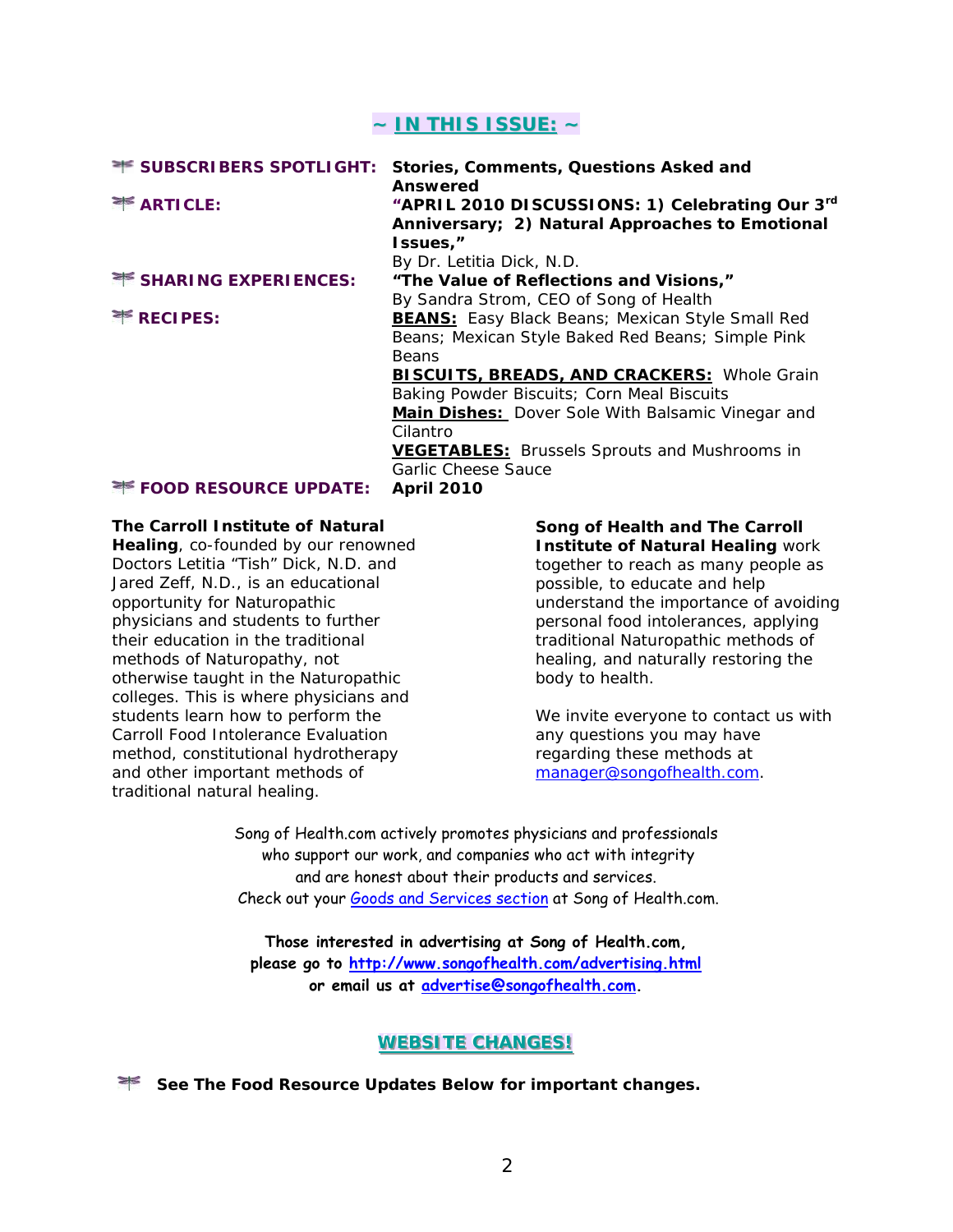## **SAVE 10% ON YOUR NEXT SUBSCRIPTION RENEWAL:**

**Refer a new subscriber and receive an additional 10% off your next renewal!** To receive your coupon email [manager@songofhealth.com](mailto:manager@songofhealth.com) and tell us the name of the person you are referring. Once they subscribe, you will receive your 10% discount. It's that easy!

## **GIVETHEGIFTOFHEALTHANDRECEIVE! ECEIVE!**

**Honor your friends and family with a subscription to SONG OF HEALTH.** For your generosity YOU will be honored with

> *An additional 10% off your next subscription!*  **To order: Contact [manager@songofhealth.com](mailto:manager@songofhealth.com)**



## **SUBSCRIBERS BSCRIBERS SPOTLIGHT POTLIGHT STORIES, COMMENTS AND QUESTIONS**

WHAT INFORMATION WOULD YOU LIKE TO HAVE IN YOUR NEWSLETTER?

Our goal is to serve you. Please help us by sharing what you would like to see in *Dragonfly News*. We will do our best to accommodate you. We also invite you to share other suggestions, comments and favorite recipes with us. **You may contact us at: newsletter@songofhealth.com.**

#### **SHARE YOUR STORY WITH OTHERS.**

**SUBSCRIBERS, PLEASE…help others by sharing your story.** When you allow us to publish it in *Dragonfly News* and *Subscribers' Testimonials,* a dedicated section on the *Song of Health* website, you provide the opportunity to reach out to those who still suffer but are not confident that our dietary lifestyle will work for them. By hearing and reading about how our lives were dramatically changed we can help others to step through the door toward wellness. **WE WOULD BE HONORED TO INCLUDE YOUR STORY** about how you came to follow the Carroll Food Intolerance way of life. We reserve the right to edit for grammar and spelling correctness, however we will not change your story content.

IF YOU PREFER US TO HELP YOU WRITE YOUR STORY, WE WILL BE HAPPY TO.

JUST ASK!

Please email your contribution to manager@songofhealth.com. Thank you for helping us to achieve our goal of reaching out to as many people as possible in order to provide help, hope and answers. The more we give away, the more we receive!

**A note of encouragement:** A

subscriber was concerned that her story was uninteresting. **There is no such thing as a boring, uninteresting story!** We are here to support each other and every contribution helps, no matter how small or large the content. Please don't let that stop you! We invite you to check out **[Subscribers Testimonials](http://www.songofhealth.com/testimonials.html)** to read what subscribers have shared.

**~~~~~**

**REMINDER: IMPORTANT! We will continue to print this message in every newsletter from**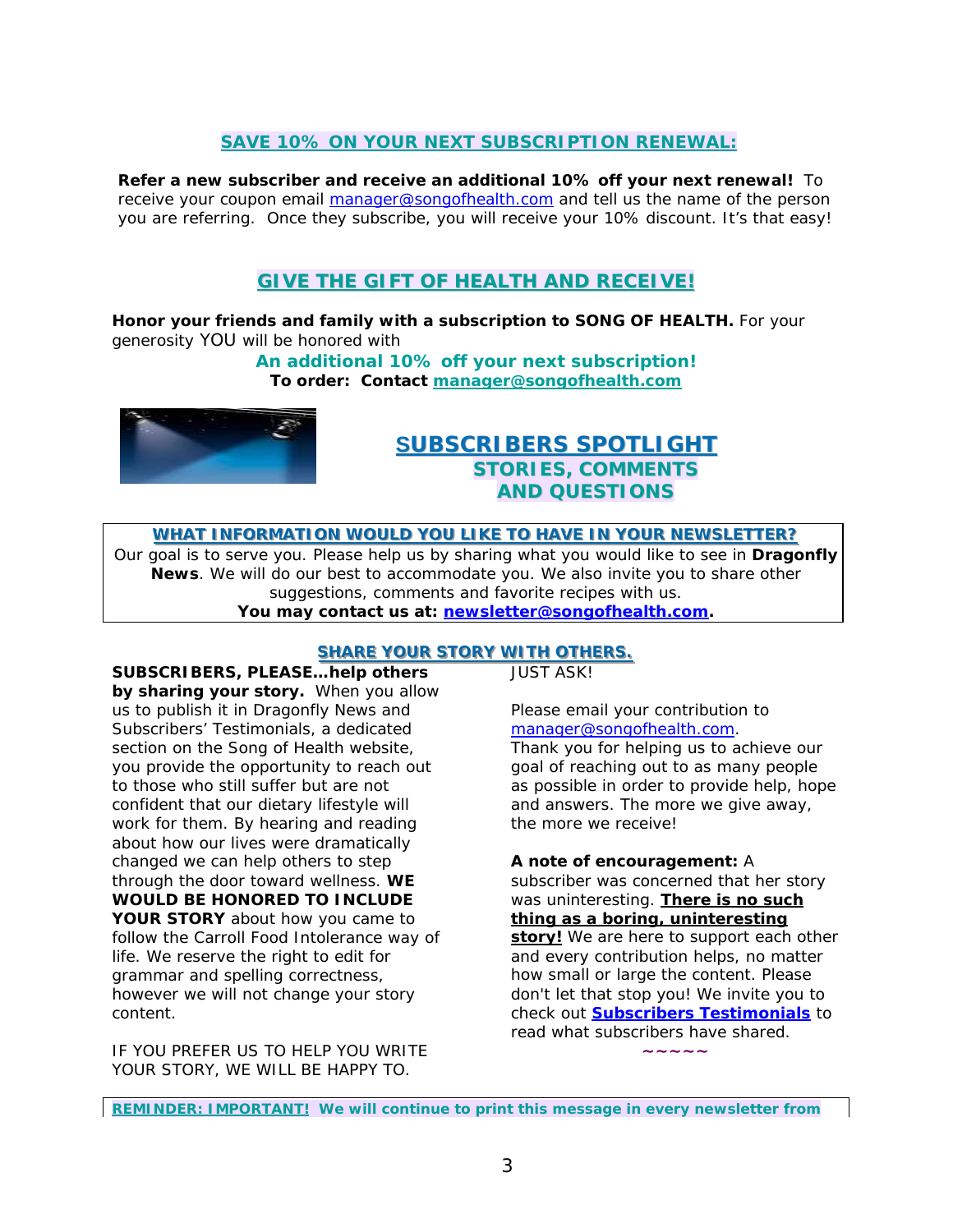**now on. It is an important issue that we believe needs to always be addressed:** On occasion, a subscriber will ask our doctors a food intolerance question and their responses will slightly differ. This has sometimes caused confusion and has been expressed directly to one of our doctors by several patients.

Per Dr. Zeff: "…most likely, we are not evaluating foods for, e.g., potato content. We are evaluating a food against a blood sample of a person with a known potato intolerance…" Test results for one patient to a food can vary from another patient, even though they are intolerant to the same food category. So, Dr. Dick may determine a different result than Dr. Zeff, or any of the other doctors who competently perform this "testing," because they are testing a patient's specific blood sample to a specific food sample. As Dr. Zeff puts it, "It is one of the peculiarities of the methodology."

For this reason, we constantly emphasize throughout the *Song of Health* website that the information found on the website is a guide only. If you have any personal issues with a product, in other words, an evaluation shows that a food should be OK for you to eat, yet you have a reaction to it anyway, we suggest you refrain from consuming it until you have it evaluated for you personally.

Always, always, always consult your physician with any medical issues you may be experiencing, any drugs you have questions about or your medical care. Our purpose is to help you to determine what foods are included in food intolerance categories. All other information, including articles, are for educational purposes, and is not meant to replace your doctor's care for you. We are set up as a support team for doctor, patient and subscriber. There are many questions *Song of Health* can answer for you, and we encourage you to ask us first, in regards to food and food intolerances. What we are not qualified to answer directly, we refer to our doctors and they, in return email their responses to us. You may consider Song of Health as your information center.

If you have any questions or comments, please contact us. We are here to support you and your efforts to claim and maintain great health by refraining from your food intolerances and learning about other natural health issues. **In Health, Sandra Strom**

## *QUESTIONS ASKED AND ANSWERED:*

#### *Questions emailed to us:*

**Song of Health has been given permission by our Subscribers to share the following communications with you. In so doing, we all reap the benefits of learning together.**

**From Marla:** The whole time I was reading your article about your eyes I kept thinking, what if she is having an allergic reaction to the vitamin E (often derived from soy), or the aloe. Perhaps, if your immune system was freaking out from the exposure to the "drain-o", you are reacting to something that did not previously bother you. Just a thought. Regards, Marla

**Reply from Sandra:** Thank you Marla, for your thoughtfulness. Your input is greatly appreciated. I was wondering about the possibility of the vitamin E myself. Your timing is

perfect. I actually backed off using it, starting this afternoon! I am back to using aloe tonite, which I haven't used in a couple days. I'm getting creative with soup this week! Thanks again. In Health, **Sandra** 

**Further note from Sandra:** Good morning Marla. Just want to share and update with you on your great intuition. You were absolutely right it was the Vitamin E oil that caused the severe inflammatory allergic reaction to the surrounding area of my eyes! After refraining from using it for around 4 days and continuing to take dried Nettle Leaf capsules, Quercetin,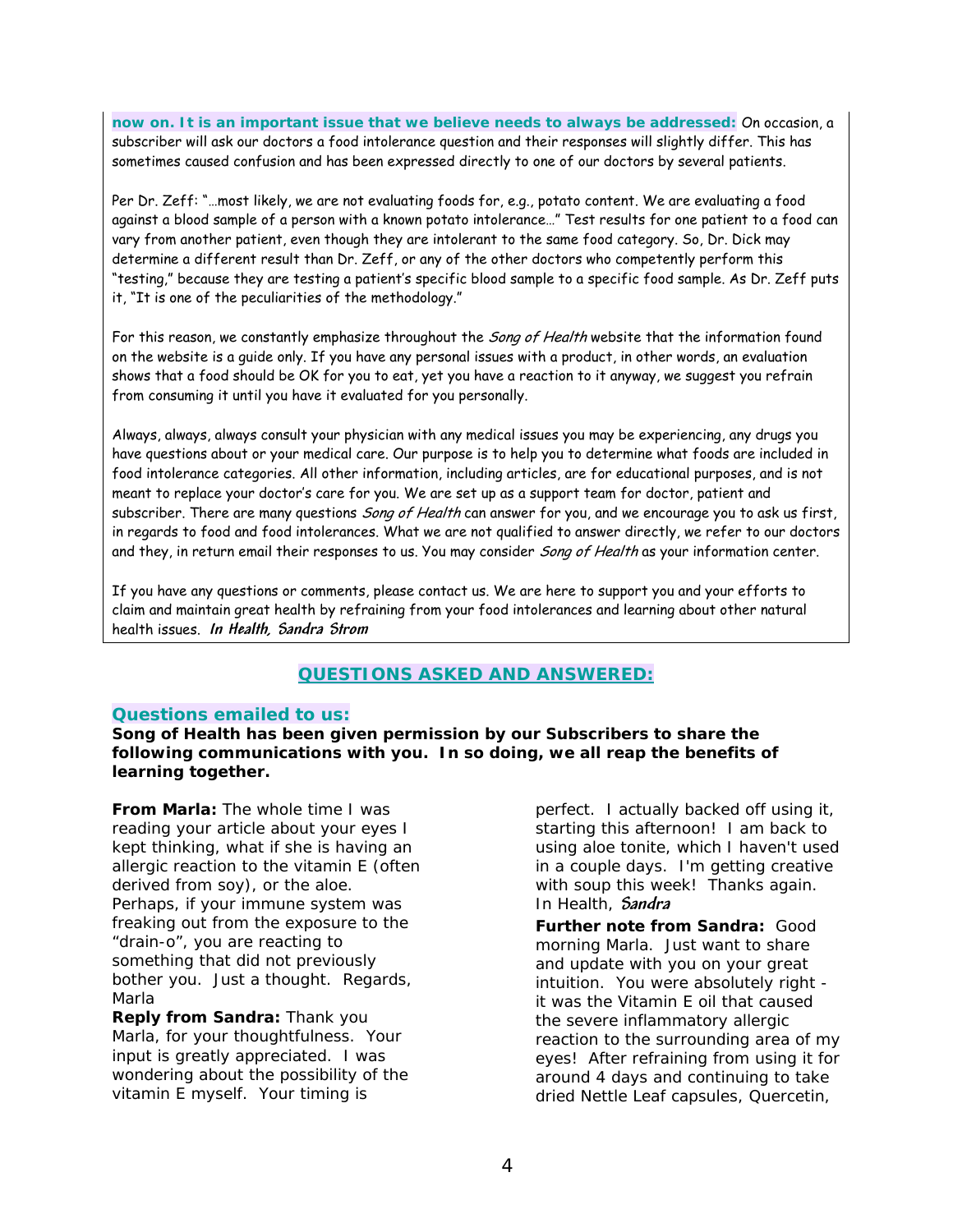and Bromelain, as prescribed by Dr. Zeff, my eyes began to improve. Not truly believing it was the Vitamin E oil that was causing such disruption because I had been using it for years with no adverse effects, I applied it again one evening. The next morning I awoke with my eyes completely inflamed and swollen once again! Apparently, something in my system changed after fumigating myself by plunging Liquid Plumber, even after taking great efforts to detox. So, I applied fresh Aloe Vera gel from a

#### *A Sample From The Forum:*

**Posted by Robin V Smith,** 6th April, 2010: Re: **[Annatto in yellow](http://www.songofhealth.com/cgi/forum/mf_browse.pl?Com=thread&Category=a01cI799&Thread=5f01fA2)  [cheese](http://www.songofhealth.com/cgi/forum/mf_browse.pl?Com=thread&Category=a01cI799&Thread=5f01fA2)**: I see Tillamook Sharp Cheddar on the food resource list as being tested for fruit. However, I am wondering has Annatto has been used to color this cheese yellow? Last week Dr. Potenza explained to me how yellow butters and cheeses are colored in this way and that it is a fruit derived thing. Since this cheese has been tested recently, can I assume it's "safe"? **Reply from Sandra:** Hello Robin, this is a great question. I looked up Tillamook's Sharp Cheddar Cheese on their website, and they list Annatto as the last ingredient in their cheese. It doesn't have a date as to when this was posted, other than 2010. It is possible that the batch, from which the cheese that was evaluated, did not have Annatto added. I will forward this to our doctors at Windrose Clinic to verify their conclusions.

In the meantime, if you are eating this cheese without any side effects, I would say that you are ok. I would also suggest to stay aware of any symptoms, as it is possible the company may add Annatto in some of their other batches. In Health, **Sandra Further discussion with Windrose Clinic:** 

**Dr. Tish:** I would assume all yellow

plant growing wild, which turned my eyes purple! I looked like I'd been beaten to a pulp, but the Aloe was helping to pull out the inflammation. It took a good 5 days to clear up completely, although my eyesight still has a little more healing to do.

Thank you again, Marla, for sharing your thoughts. You were a great help. In Health, **Sandra**

**~~~~~**

cheese is fruit. That is my experience in testing them. If Tillamook is listing this as an ingredient, then it will most likely test fruit by our means. **Elizabeth:** Hi Sandy, I found the test slip for the Tillamook Sharp Cheese and it was tested for "All" and says positive for Dairy and Potato. I would imagine it is a white sharp cheddar cheese because it didn't test positive for Fruit, or it is without the annatto. I hope that helps. Another option is to have the patient bring in another sample to check to see what it is currently testing positive for. Everything changes so quickly it is hard to keep ahead of everything. I think you know what I mean. *Elizabeth*

**Posted by Robin V Smith,** 6th April, 2010: Re: **[Endangered Species](http://www.songofhealth.com/cgi/forum/mf_browse.pl?Com=thread&Category=a01dX652&Thread=9e01cn3)  [Chocolate](http://www.songofhealth.com/cgi/forum/mf_browse.pl?Com=thread&Category=a01dX652&Thread=9e01cn3)**: Have these chocolate bars been tested? **Posted by [Sandra, CEO of Song of](mailto:manager@songofhealth.com)  [Health:](mailto:manager@songofhealth.com)** Apparently, no one has sent a sample in to be evaluated, to date. The Food Resource List is current through February. The new updates will be coming out shortly in the April newsletter; however there are no entries for these products. Look for it in just a few days! In Health, **Sandra**

*REMEMBER TO ACCESS [THE FORUM](http://www.songofhealth.com/subscribers/forumintro.html) TO SHARE QUESTIONS AND COMMENTS!*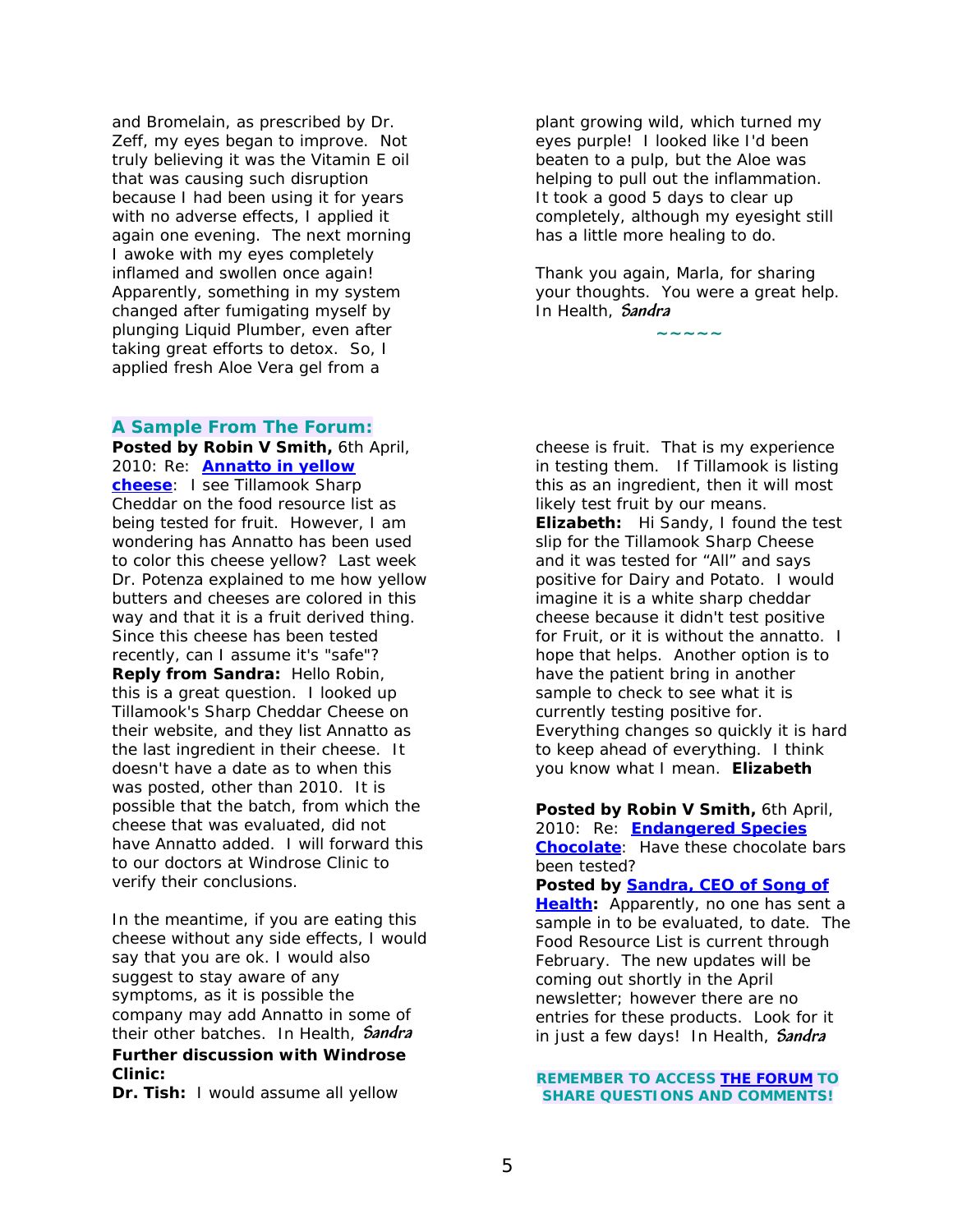#### **SUBSCRIBERS:**

**Would you like to have a cooperative service with** *Song of Health* **and the store you shop at** for groceries? Please tell them! We would be happy to help get them set up with access to the website information on their computers, in an effort to help all of you. If there is a store you would like me to contact, please email me at [manager@songofhealth.com.](mailto:manager@songofhealth.com) I will do my best to present our position. **Sandra**





 **Each month we bring you articles on a myriad of topics regarding health and environmental issues. The main focus of** *Song of Health* **is to avail you of expert information on the Carroll Food Intolerance dietary methods. This** 

**– DIET - is the first step to getting and staying well. We feel there are also many other interesting and important issues to be aware of. It is our goal to share our findings with you, on what may have a cause and effect on all of our healthy lives.** 

## **APRIL 2010 DISCUSSIONS**  *By Dr. Letitia Dick, N.D.*

Welcome Song of Health Subscribers,

It has been over three and a half years now, since Sandra Strom met me in Portland Oregon while I was attending a Naturopathic Medical conference in August 2006. She set up a business meeting with Dr. Jared Zeff and myself, to begin an Internet resource of food intolerance education, recipes, and support. Through Sandy's hard work, she developed this wonderful site, Song of Health.com. I love Sandy for her vision, dedication, and support she has given me, and also gives to you.

On this journey into the Internet world with Sandy, we have learned many things. We discovered some things

work, and of course, some things simply don't. The computer world is a different place. All of the hardships and trials land on Sandy's shoulders. So, please, support her in whatever way you can, for she is our connection to the Internet family. Through her vision and ideas, the Carroll Food Intolerance evaluation and dietary recommendations can reach those at great distances. We are able to share information and resources to other Naturopathic doctors and their patients. My father's goal was to have every school age child checked for a food intolerance, so that they may grow up healthier and live longer without the diseases which afflict most people as they age. Diabetes, heart disease, and cancers are preventable.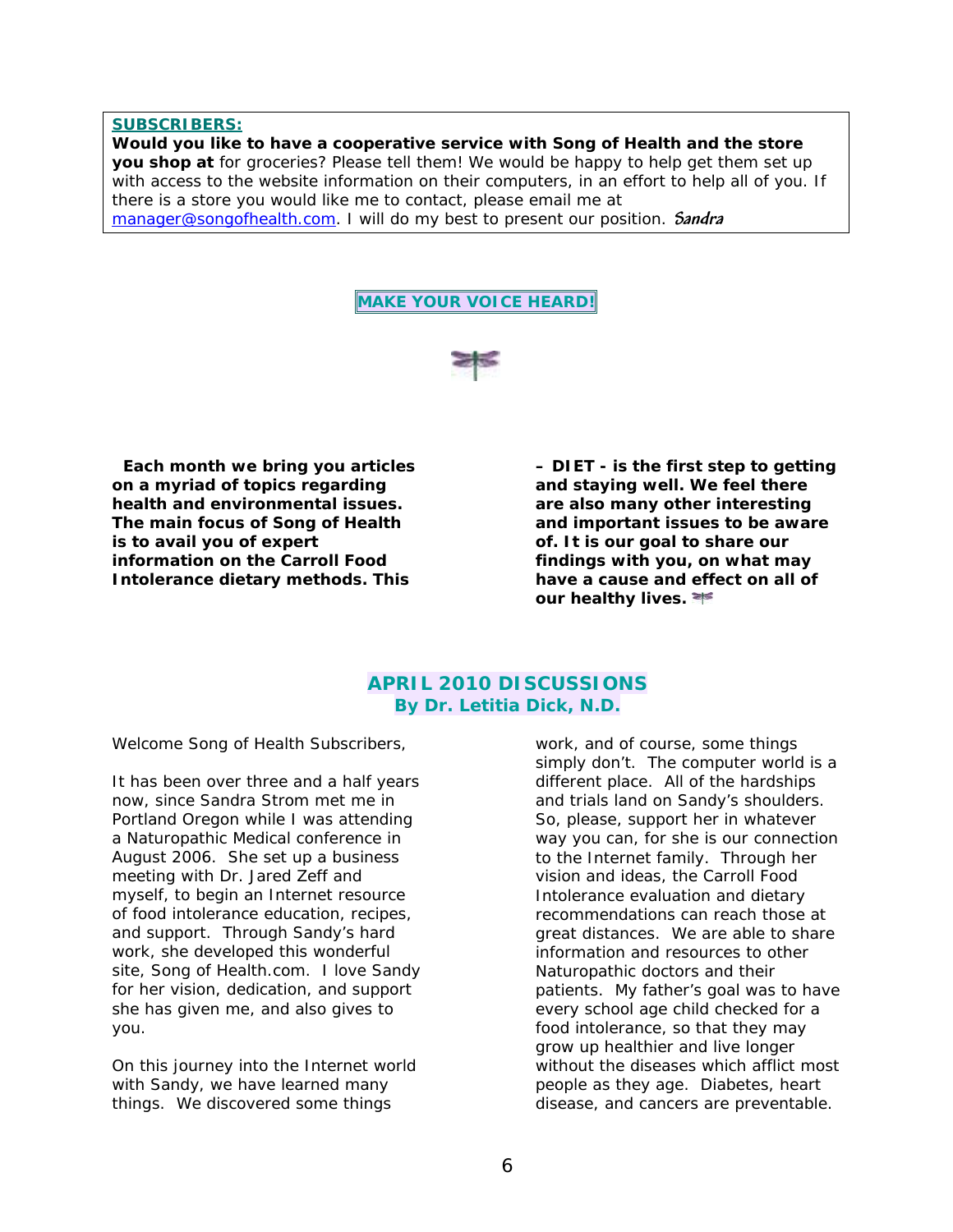Let us make this a goal, to check all of our children for food intolerances; all of the children in your family, in your church or daycare, or home schooling network. We can make our children's futures happier and healthier than our own. Thank you, Sandy, for keeping this vision and helping for the good of us all.

For this month's newsletter I wanted to share information I have come across in our Naturopathic journals.

I know we have discussed the importance of iodine in healthy thyroids, as well as its importance in controlling cholesterol, dissolving fibroid tumors of the breast and uterus, and supporting normal immune function. I don't believe that I have stressed **the importance of iodine in mental acuity and cognition**.

Cretinism is a term defining a condition of children with mental retardation born to mothers who had iodine deficiency during their pregnancy, also described as *neonatal hypothyroidism*. In "Alternative Medicine Review: A Journal of Clinical Therapeutics," Volume 14, Number 4, December 2009, pg. 406, there appears an abstract of a research study: "Iodine supplementation improves cognition in mildly iodine-deficient children." This article was published in the "American Journal of Clinical Nutrition" in September 2009. The conclusion of this study was that:

"Iodine supplementation improved perceptual reasoning in mildly iodine deficient children and suggests that mild iodine deficiency could prevent children from attaining their full intellectual potential."

This was a study done on 184 children, ages 10 – 13, in New Zealand.

Iodine is a simple supplement to give children. There is a liquid form that can be put into a glass of water with breakfast each morning. (Be sure that

your child is not fish or iodine intolerant prior to using iodine supplementation. There are few sources of iodine that do not come from an ocean source and are safe for iodine intolerant people, so please contact Windrose Clinic if you need this information). Most people living in the Pacific Northwest are iodine deficient. We live in a "goiter belt," which means that the soil in our area is very deficient in iodine. The milk, meat, and vegetables coming from this area are therefore deficient. A goiter of the thyroid develops as the cells in the gland grow and divide in an attempt to be able to produce more thyroid hormone, yet fail because there is no iodine available to support the hormone production. Giving iodine results in normal thyroid hormone production and a shrinking of the enlarged gland.

Let's keep our children intellectually developing. Let us be sure they get iodine. Seaweeds or kelp are good sources. Mushrooms and seafood are also excellent sources. All pregnant women must have sufficient iodine.

**Another topic of concern** that is so common today is **anxiety, depression, and other emotional disturbances**. Many patients come to me on prescription medications that most don't need for the level of concern that they have. Please do not take these mood altering chemotherapy agents unless you absolutely need them. Anti-anxiety, anti-depressant, and anti-psychotic medications have their place in patient care. But there may be ways for you to manage your emotional imbalance without medicating your brain. 70% of the neurotransmitters in the brain are produced in the digestive tract (often termed – the second brain). Therefore, **if you are not digesting well, not assimilating and utilizing your nutrition properly, your brain will not function well**. You may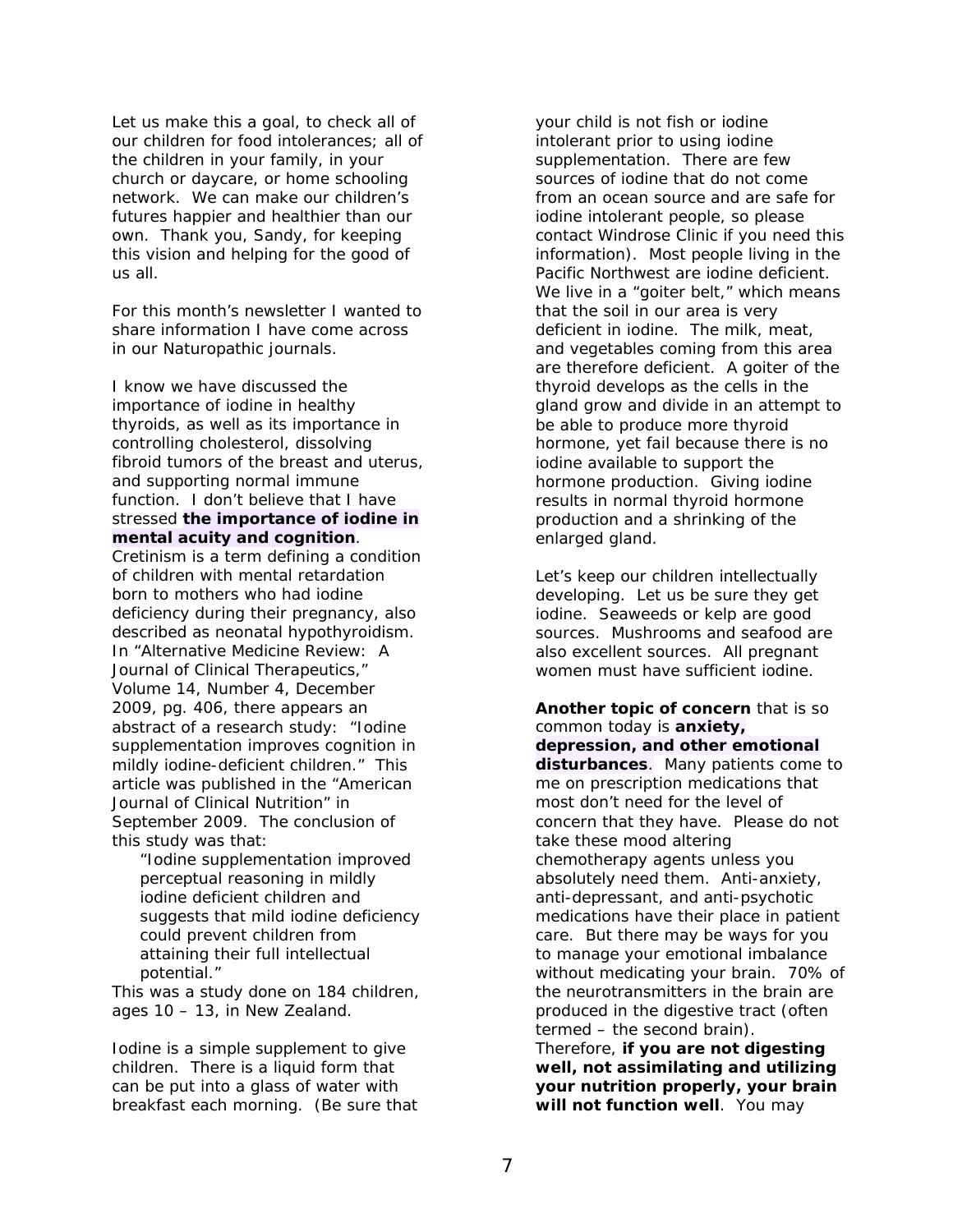have insomnia, anxiety, depression, fatigue, etc.

I read a book review in the "Townsend Letter," Feb/March 2010, Issue #319/320, pg. 98 on "The Depression Cure: The 6-step Program to Beat Depression Without Drugs," by Stephen S. Ilardi, PhD. I liked the concept of this book and intend to read it soon. Perhaps you all will beat me to it. It appears to be a very common sense approach to healing depression in a step-by-step process involving diet, exercise, positive people and positive attitude in one's life.

Recently, there have also been research studies showing simple botanicals impact anxiety disorders and anxiety/depression syndromes. In "Alternative Medicine Review," Volume 14, number 3, 2009, pages 298 and 299, there are two abstracts published on these topics.

In the Journal of Clinical Psychopharmacol 2009, "A randomized, double-blind, placebocontrolled trial of oral *Matricaria recutita* (chamomile) extract therapy for generalized anxiety disorder" concluded that

"chamomile may have… anxiolytic activity in patients with mild to moderate generalized anxiety disorder."

Drinking chamomile tea is very soothing, is considered an antiinflammatory, and is stimulating to the immune system. Herbalists have used

chamomile for centuries to calm the nervous system.

Also in …Psychopharmacol 2009, a study entitled, "The Kava Anxiety Depression Spectrum Study (KADSS): a randomized, placebo-controlled crossover trial using an aqueous extract of *Piper methysticum,*" was published and the abstract printed in the "Alternative Medicine Review," Volume 14. The short version of this is that,

"Kava appears equally effective in cases where anxiety is accompanied by depression." "The aqueous Kava preparation produced significant anxiolytic (anti-anxiety), and antidepressant activity and raised no safety concerns at the dose and duration studied."

The study lasted 3 weeks, and individuals consumed 5 Kava tablets a day containing 250 mg. of kavalactones/day.

I leave you with some thoughts on this. Take care of yourselves and be gentle with yourselves. **There are often simple answers to your concerns, which are much safer and healthier in the long run.** 

As we go into the promise of a beautiful spring and summer, be safe, be well and take care of one another, especially our children. In Health, *Dr. Letitia Dick*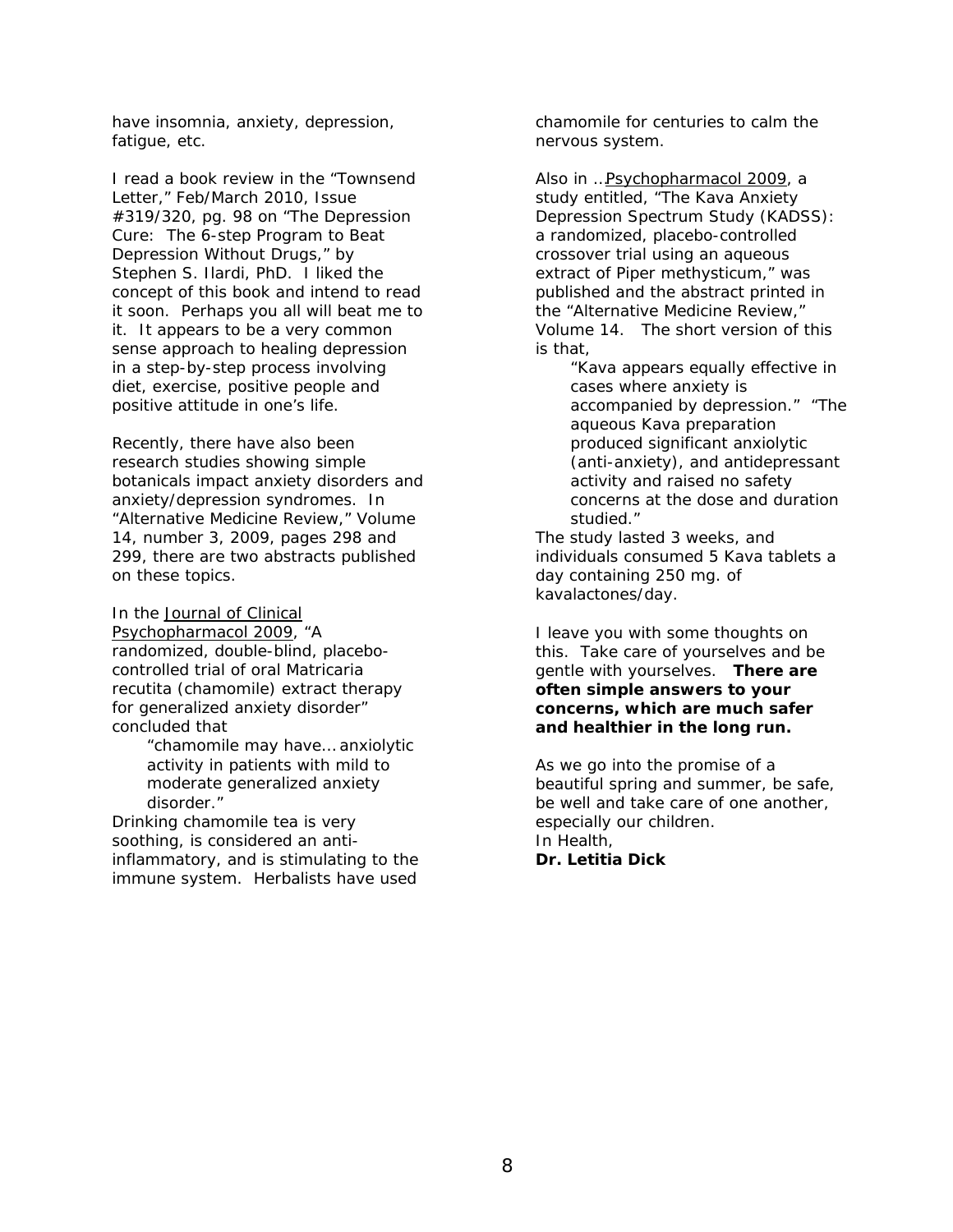#### **SHARING EXPERIENCES:**

**Remember that eating our food intolerances can have a dramatic effect on our moods as well as other symptoms we discuss,** *ad infinitum***.**

#### **THE VALUE OF OUR REFLECTIONS AND VISIONS** *By Sandra Strom, CEO of Song of Health*

On March 23, 2007 our Webmaster, Shawn Murphy, made a live online test run of Song of Health.com for the first time, with intent to verify that everything was good to go. In that short window of time, however, our first Subscriber - Debbie D. – somehow managed to register. Then, because it wasn't fine tuned yet, the website crashed. Shawn, Master of Magic, scrambled to determine the issue, but it took working through to the next day, along with our website hosting company, to get the kinks worked out. During those crazy hours Debbie was caught in an infinite loop, unable to access Song of Health. Imagine how we felt for her!

The cost of the only available original subscription to Song of Health was \$10.00 for one month. We were able to offer a unique service, the first of its kind on line, with visions of building a profound resource by providing updated information on many related subjects, and by utilizing constructive feedback from our Song of Health Subscribers. We knew we were testing an uncharted market and, hoping to encourage interest, charged next-to-nothing for the monthly subscription, thus, pretty much working for free.

One of my initial duties was to contact doctors from across the U.S. and Canada who were applying the Carroll Food Intolerance methods as a segment of treatment with their patients. Together, we would build a powerful support group and educative medium, working to help make Dr. Harold Dick's vision become a reality -

for their food intolerances prior to starting school. Just 3 years ago, when Song of Health became a reality, the number of [Naturopathic] physicians that we knew of who were willing to utilize the successful results of applying the Carroll methods was, at best, minimal. Every year though, as our Doctors "Tish" and "Jared" educate more and more Naturopathic students and physicians through their school, *The Carroll Institute of Natural Healing*, the numbers of doctors making the Carroll Food Intolerance Evaluations available to their patients increase. This is heartwarming, as the synergistic circle develops! Today, we have Naturopaths from New York to Washington, and Canada to Arizona who have their patients evaluated, and they are referring their patients to Song of Health as the recognized professional, reliable information and interactive resource. But the work is never finished, as we continue to work toward having all Naturopaths understand the value of having their patients evaluated for food intolerance. This is no little feat, as the Carroll methods, in concurrence with other Traditional Naturopathic methods, is not currently part of the curriculum in the Naturopathic colleges (see the May 2009 article "Green Allopaths versus Traditional Naturopaths - What is The Controversy Among Naturopathic Physicians?"). Thanks to the untiring efforts of Dr. Tish Dick and Dr. Jared Zeff, they are making this education a reality for other Naturopaths. *How has Song of Health changed throughout the past three years?* 

-- that every child would be "tested"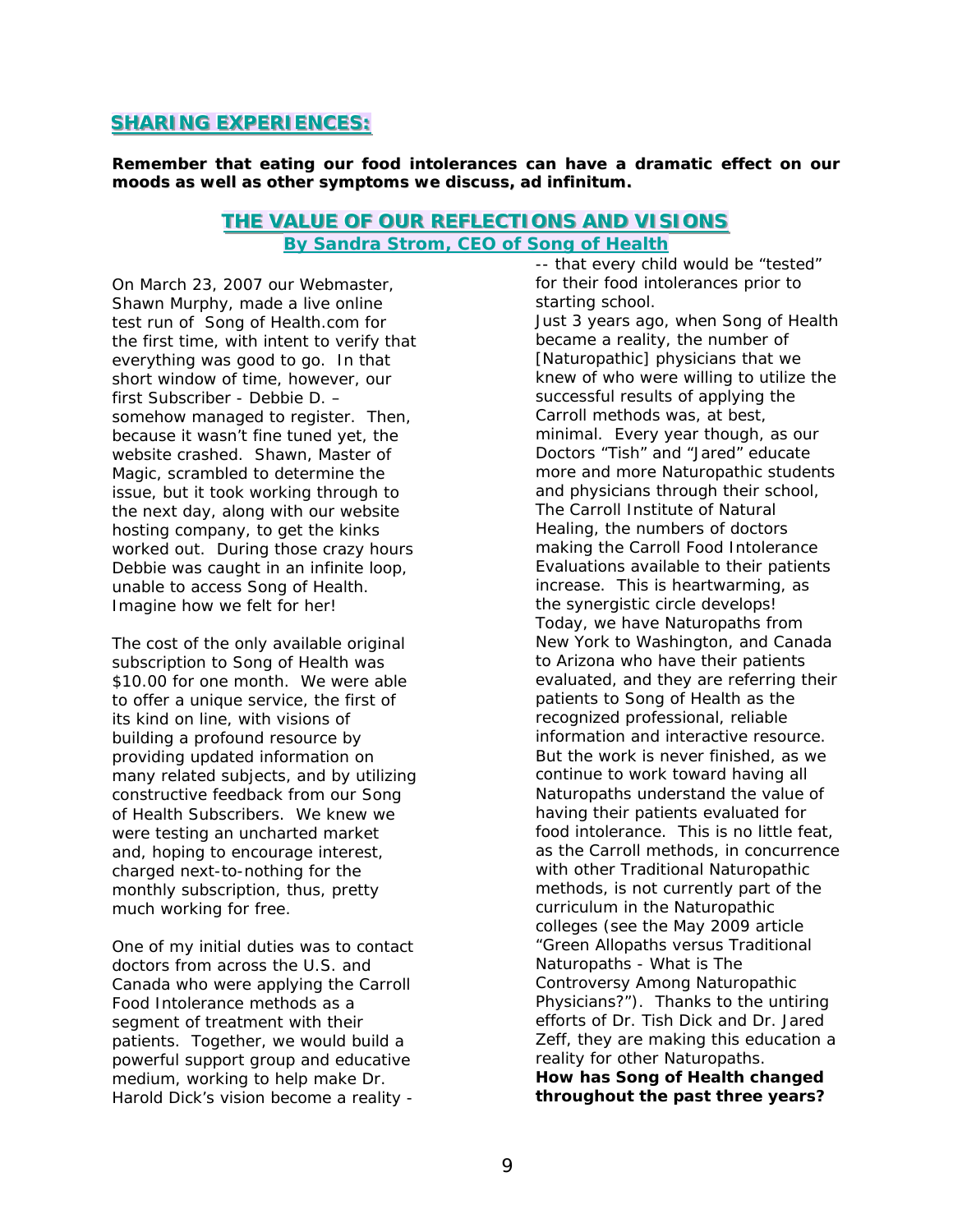- As our work continues the Archive of Articles bulges with even more exclusive informative pieces, boasting exclusive articles by our renowned Naturopaths.
- The Forum continues to grow with questions and comments submitted by you, the Subscribers.
- The Recipes section has greatly improved, with ingredients now categorized for food intolerances, a complete linked index available, recipes continually being added, and pictures of some recipes included.
- The Food Resource List of products evaluated for hidden ingredients has become a huge, 2-part, musthave resource.
- The Food Substitutions List received a do-over: More alternatives have been added, and it is now in an improved easy-touse table form.
- Plus, several new page additions, such as The Food Consumption Journal have been included.

So, we've come a long way, Baby! We are now able to offer a full-fledged information resource, having morphed into an annual subscription service. It is no longer feasible to offer all that you have access to for a lesser subscription period. Our hope is that you are becoming comfortable at accessing all that is offered at Song of Health; that adapting your eating habits in order to refrain from your food intolerances becomes easier; that buying and cooking is no longer a frustrating chore that you resent and regret.

#### *What are Song of Health's visions for our future?*

We look forward to eventually becoming a "data-based" website. (Currently we are in "html" format.) This will give us the opportunity to create a "search" mode for you, facilitate us entering all the new information, and aid you in finding it all even more easily. For now, we continue to make sure the information furnished to you is accurate and timely, and is clearly easy to find.

We want you to always feel comfortable with contacting us whenever you have a question, comment, suggestion. This is your resource --- we are here for you. We evaluate everything you offer and determine what best action to take for the highest good of all.

**Thank you, dear Subscribers, for your support and the gratitude you have expressed with the Song of Health Team, and that you share your personal concerns with each other.** Together, we are a strong tribe, a powerful community, not only helping each other but able to help others who feel confused, afraid and hopeless. Together, we gift each other the power to share our experience, strength and hope with those in need. *To All My Relations*, *Sandra* 

On this, the  $3^{rd}$  Anniversary celebration of Song of Health, we express our appreciation to you all. We wish you...Great Health – Great Life!

> *"Every dis-ease known to humans is created in our digestion system" (Dr. Harold Dick, N.D.)*

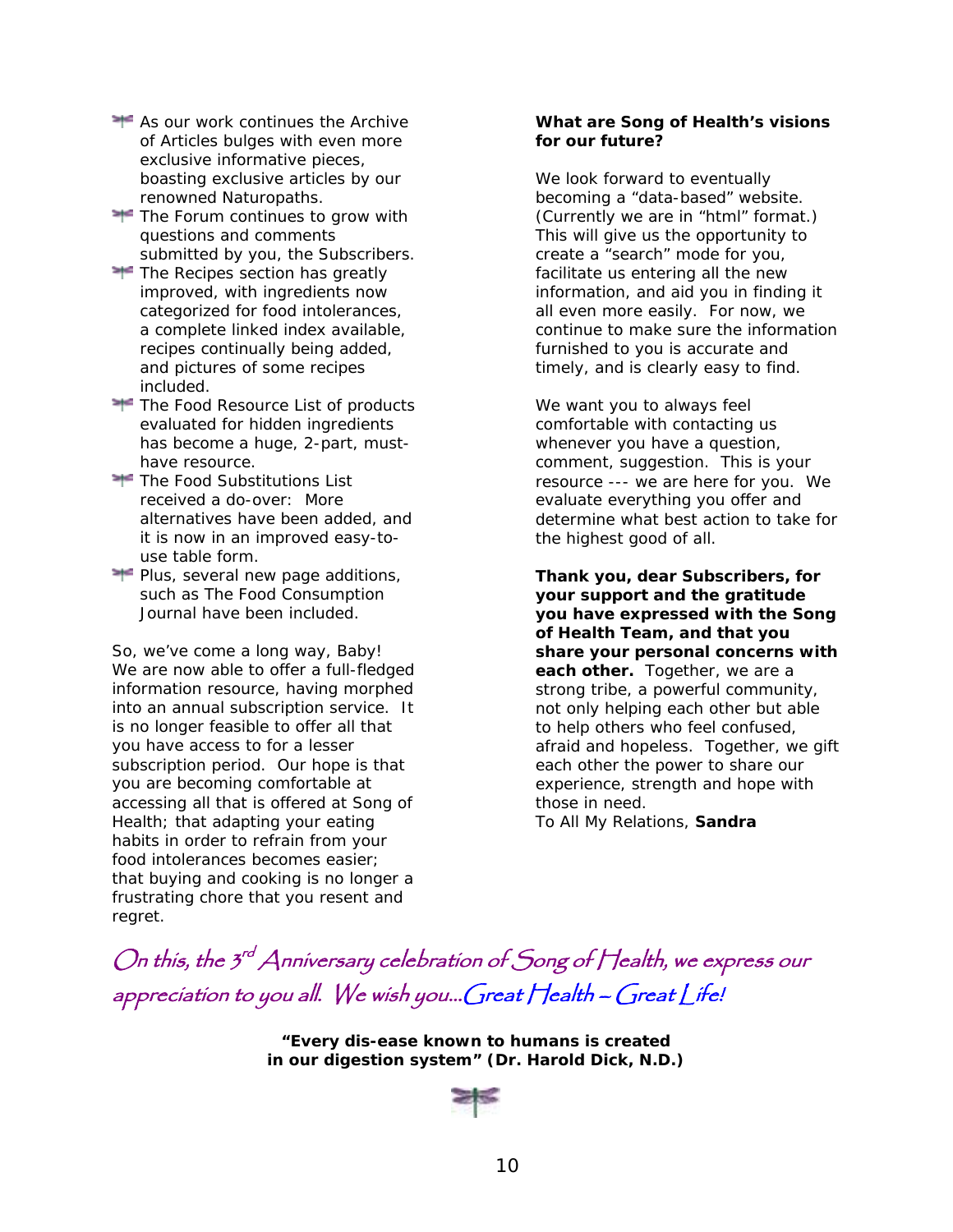## **NEW RECIPES**

#### **IN THE RECIPES SECTION FOR SUBSCRIBERS ONLY:**

**The ingredients in each recipe are coded for food intolerance items.**

**A Table of Contents** is in the front of the Recipes section and in each Recipes category (i.e., Beans, Vegetables, etc.), and includes links for each recipe.

 **An Index**, **listing all the recipes in alphabetical order**, is located in the front of the Recipes section, and is easily accessible from every Recipes page.

 $\mathbb F$  We continue to add cooking and baking tips in order to help and teach you how to easily adapt recipes, to prepare meals easily and sometimes quickly, and to help you enjoy cooking!

**WE INVITE YOU TO SHARE YOUR SUGGESTIONS, RECIPES, COMMENTS AND CONCERNS.** Please go to [The Forum](http://www.songofhealth.com/subscribers/forumintro.html) and post in the Recipes section, or contact us at [manager@songofhealth.com.](mailto:manager@songofhealth.com)

#### *~ Always use organic products whenever possible.*

*~ We recommend you use Celtic sea salt, which is Neutral and pure.* 

**See the [Food Substitutions List](http://www.songofhealth.com/subscribers/foodresources/foodsub.html) for easy alternatives to adapting your favorite recipes.**

| D | <b>Dairy</b> | <b>Ms</b> | <b>Mine Salt</b> |  |
|---|--------------|-----------|------------------|--|
|   | Egg          | D         | <b>Potato</b>    |  |
|   | <b>Fruit</b> | <b>Sf</b> | <b>Seafood</b>   |  |
| G | Grain        | Ss        | <b>Sea Salt</b>  |  |
| н | <b>Honey</b> | S         | <b>Sugar</b>     |  |
| M | <b>Meat</b>  | <b>Sy</b> | Soy              |  |

#### **KEY FOR CODES**

#### *REMEMBER TO:* **REFER TO THE [FOOD SUBSTITUTIONS LIST](http://www.songofhealth.com/subscribers/foodresources/foodsub.html) FOR ALTERNATIVES AND THE [FOOD RESOURCE LIST](http://www.songofhealth.com/subscribers/foodresources/intro.html) FOR HIDDEN INGREDIENTS.**

Spring may be here, but it is still chilly in my neck of the woods. So, this month we are sharing several ways to make delicious tasting beans.

Beans, although not a complete source of protein on its own (does not contain all the essential amino acids), may be served with grains, nuts, or seeds to furnish the required completed protein chain. In this combined way, beans are a great protein substitute for meat or dairy products. Rice and beans served together, for example, provide a complete source of protein. Or, serve beans with cheese (a complete protein source), corn bread, or a salad with nuts and/or seeds. If you prefer to include meat, add a small amount to your beans, such as ground beef or turkey, chicken, or stew meat. What a great economical and healthy way to feed the family!

#### **COOKING AND PREPARATION TIPS:**

 To make beans more easily digestible: Add fennel seed or its relative, cumin, to beans when cooking, to aid in removing the "toots!" Another trick is to add a tablespoon of baking soda to beans and water, bring to a boil, then drain, rinse, and continue with cooking instructions. Note: This method may cause some of the nutrients to be reduced. **T** To easily remove garlic skins: Cut garlic in half, then smash with flat side of knife. Skins will easily come off. Also, smashing the garlic will bring out its flavorful juices.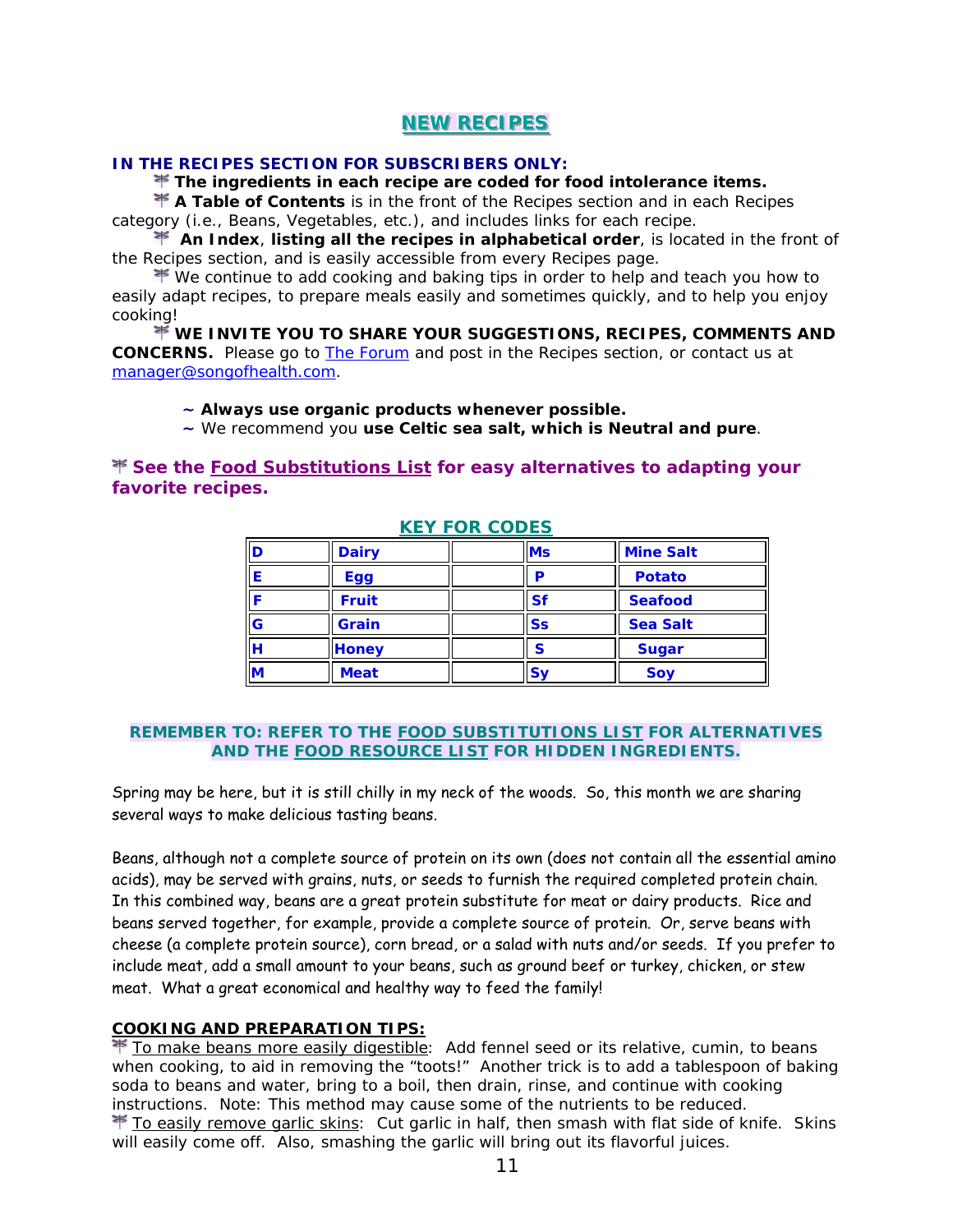$\mathbb F$  Adding a couple drops of liquid smoke to the liquid will give the beans a wonderful flavor, especially when not using meat.

Trv different beans with each of the recipes. Experiment! You can't go wrong, so long as you don't burn 'em!

\* Vegetable broth may be used in place of some of the water.

*Hint*: When steaming vegetables, save the liquid to use for cooking beans or sauces.

# **General rule for amount of beans to cook:**

#### ~**1/4 cup uncooked beans per person.**

**F** Beans freeze well. Make extra and freeze for a quick meal at a later date.

## **BEANS**

#### **EASY BLACK BEANS**

**(Contributed by Sandra Strom, CEO of Song of Health)** 

**FOOD CATEGORY INGREDIENTS 1 cup black beans Water to cover beans 2-3 cloves garlic, coarsely chopped ½ cup onion, chopped ¼ tsp. fennel seed ¼ tsp. cumin seed ¼ tsp. Celtic salt 4 quarts water D or N 2 Tbsp. butter or oil 2 drops liquid smoke 1 tsp. dried episote** 

In a medium size pot, place beans and water to cover. Bring to a boil. Immediately remove from stove, drain in a colander, wash, then drain again.

Smash chopped garlic with the side of a knife.

Put fennel and cumin seeds with the salt in a mortar and pestle. Crush seeds. (Or use already ground fennel and cumin.)

Return beans to the pot with the garlic, onion, fennel, cumin, salt, and water. Bring to a boil.

Add butter or oil, liquid smoke and episote.

Immediately turn down to low and simmer with water barely rolling, until beans are tender, about 2-3 hours. Stir occasionally.

Check often and add more water as necessary, to keep from burning and to maintain a broth to cover beans.

Note: Black beans tend to soak up a lot of water when cooking. *Yield: 2-3 servings.*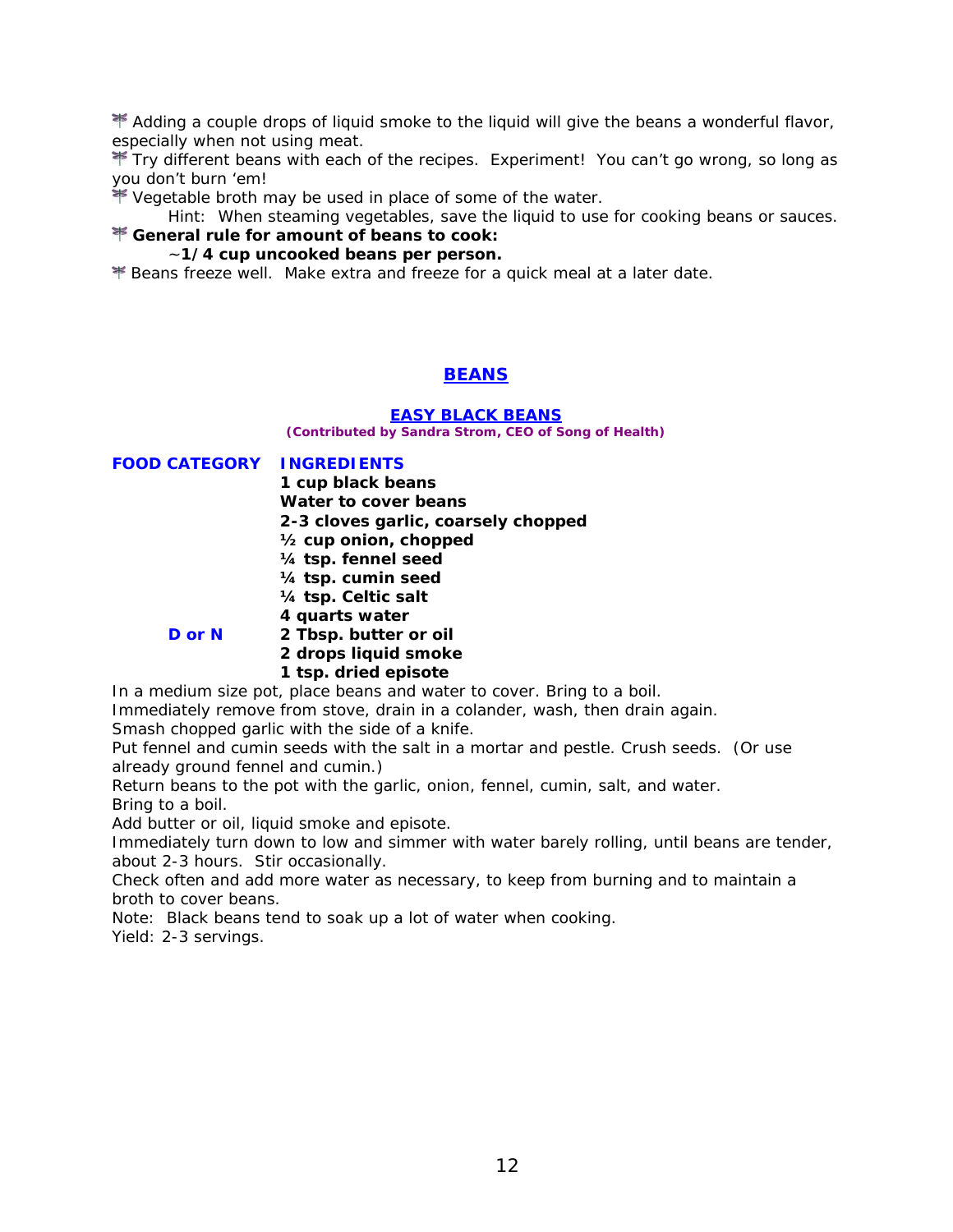#### **MEXICAN STYLE SMALL RED BEANS**

**(Contributed by Sandra Strom, CEO of Song of Health)** 

*This recipe is food intolerance free!* 

**FOOD CATEGORY INGREDIENTS 2 cups small red beans Water to cover beans 5 large cloves garlic, coarsely chopped 2 stalks celery, sliced in ¼ inch thick pieces 3/4 – 1 large onion, coarsely chopped ½ cup oil 1 Tbsp. cumin seed, ground with 1 tsp. Celtic Salt 1 Tbsp. episote and pinch of rubbed sage** *or* **1 Tbsp. sage 1 Tbsp. oregano (prefer Mexican) 1 tsp. summer savory 1 whole bay leaf 1 small hot red chili pepper, finely diced (use 2 for medium heat, 3 for hot) 2 quarts water, to start ¼ cup fresh cilantro, chopped ¼ tsp. liquid smoke** 

Rinse beans to remove any dirt. In a large pot add beans and enough water to cover beans.

Bring beans to a boil. If desired, add 1 tsp. baking soda (see Cooking and Preparation Tips above).

Remove beans after boiling for about 30 seconds. Drain and rinse, then drain again. Prepare the garlic, celery, and onions.

In the cooking pot, add oil and heat to medium high.

Add the garlic, celery, and onions. Stir well, being careful not to burn. Cook until soft and the onions are translucent.

Stir in the chili pepper and all the herbs except cilantro.

Add beans and water. Bring to a boil, then turn down to simmer.

Add cilantro and cover.

Cook 3-4 hours, until beans are tender.

Check beans often and stir, adding more water as necessary to keep beans covered.



Y*ield: 4 servings.* 

#### *VARIATION:*

Substitute other red beans, pink, or small white beans for the small red beans. Cook until tender.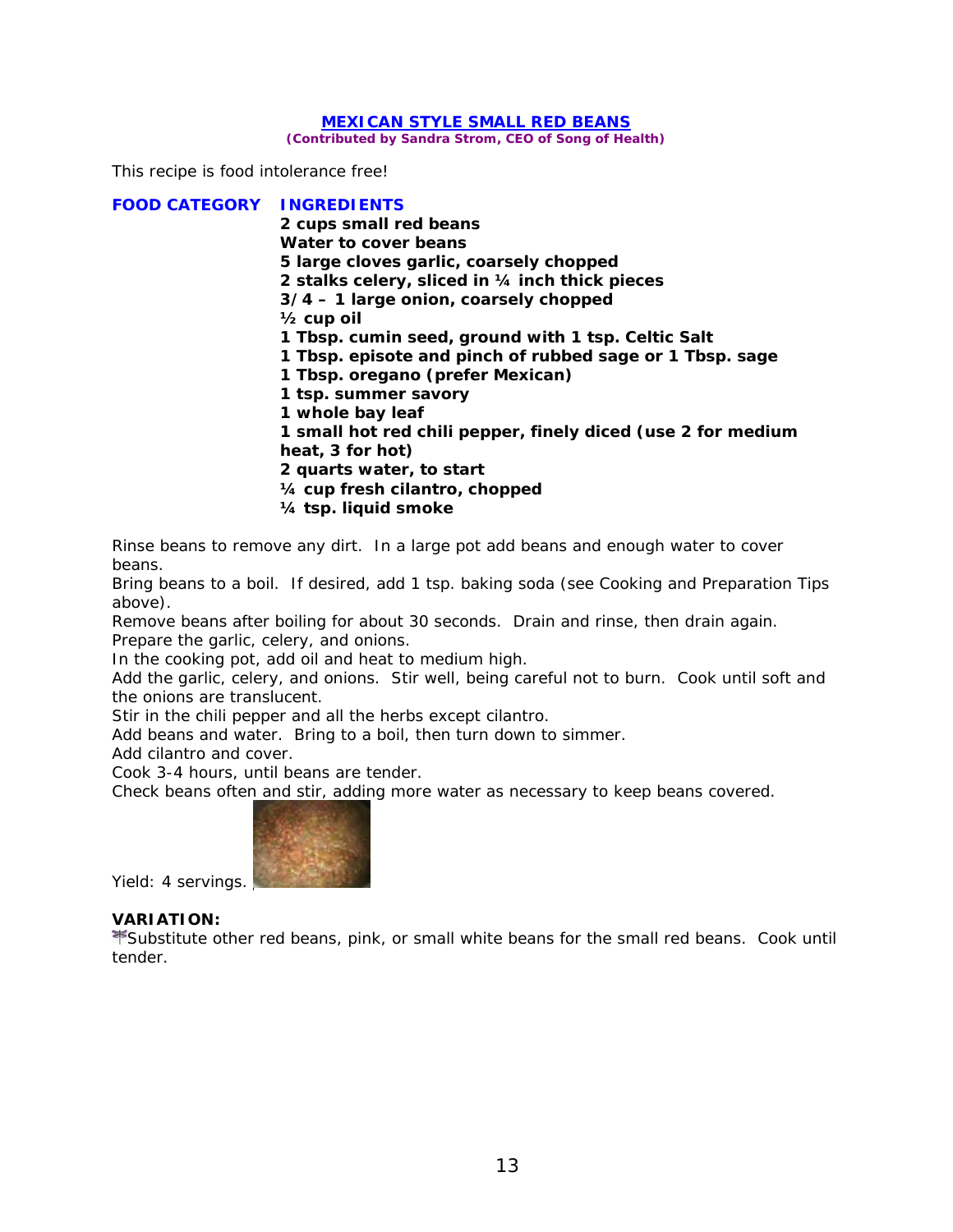#### **MEXICAN STYLE BAKED RED BEANS**

**Preheat oven to 250 degrees. FOOD CATEGORY INGREDIENTS 4 cups cooked Mexican Style Small Red Beans (see recipe above) 1 cup reserved liquid from beans, or add water to make enough ½ cup maple syrup H ½ cup honey**  **1 tsp. mustard seed, ground** 

Place cooked beans in a large glass baking dish.

In a medium saucepan add remaining ingredients.

Heat to boiling while stirring.

Remove from heat.

Pour over beans to cover evenly.

Bake for 6 hours, uncovered. Add water or liquid from beans to keep moist, if necessary. *Yield: 4-6 servings.* 

#### **SIMPLE PINK BEANS**

**(Contributed by Sandra Strom, CEO of Song of Health)** 

**FOOD CATEGORY INGREDIENTS 2 cups pink beans Water to cover beans 2-3 cloves garlic, coarsely chopped D or N 2 Tbsp. butter or oil 2-3 drops liquid smoke 2 quarts water to start ½ tsp. Celtic salt, or to taste** 

Rinse beans to remove any dirt. In a large pot add beans and enough water to cover beans.

Bring beans to a boil.

Remove beans after boiling for about 30 seconds. Drain and rinse, then drain again. Return beans to pot.

Smash chopped garlic with the side of a knife.

Add garlic and remaining ingredients to beans in pot.

Turn on high until water begins to boil, then immediately turn down to low.

Simmer beans with water softly rolling, until beans are tender, stirring occasionally.

Pink beans cook quicker than most, and may only take 1-1/2 hours for beans to be done. *Yield: 4-7 servings.* 

Shown: Simple Pink Beans served with Corn Meal Biscuits

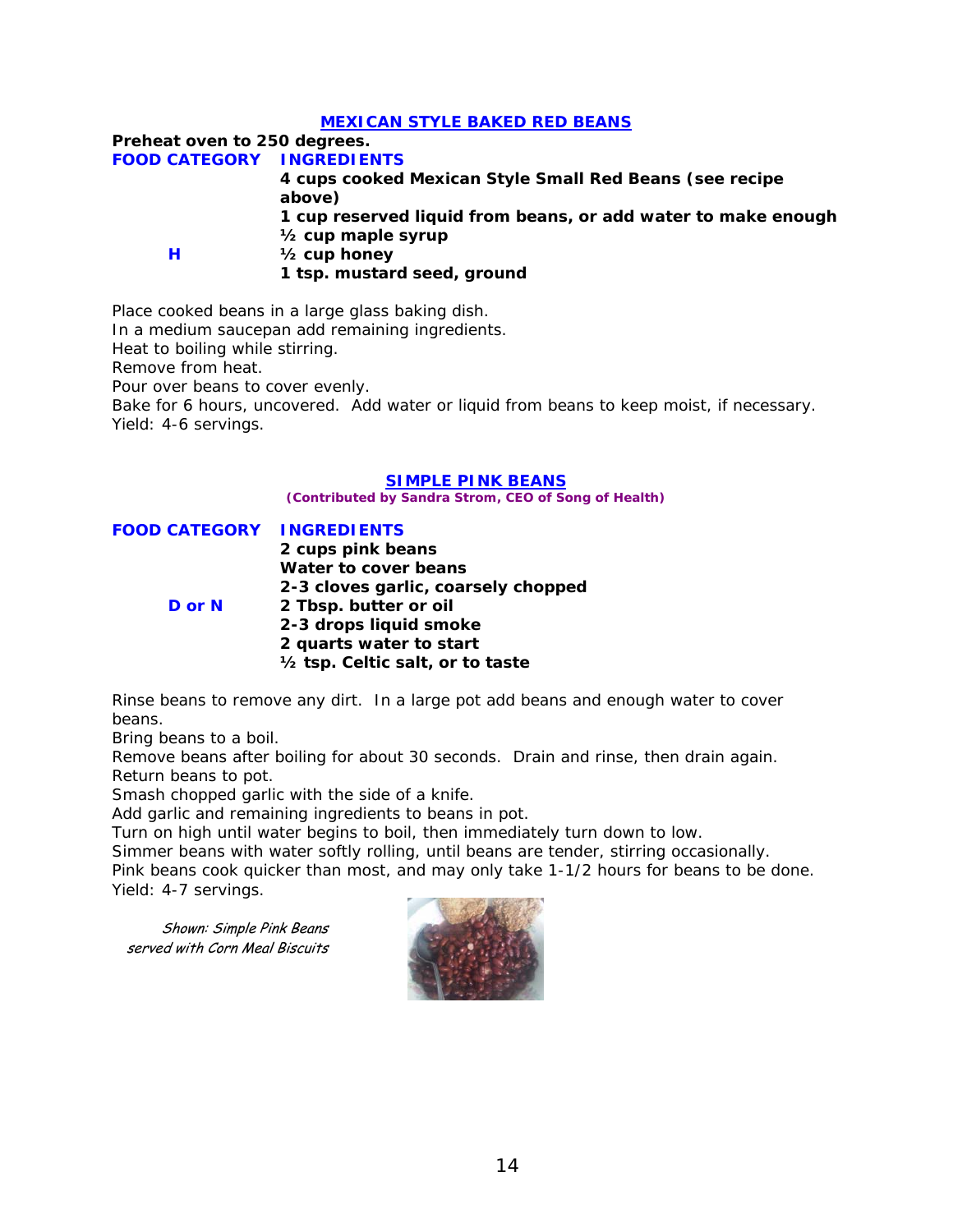## **BISCUITS, BREADS AND CRACKERS**

#### **WHOLE GRAIN BAKING POWDER BISCUITS**

**(Contributed by Sandra Strom, CEO of Song of Health)** 

## **Preheat oven to 450 degrees.**

**FOOD CATEGORY INGREDIENTS G 2 cups whole wheat white flour** 

 **2 tsp. baking powder ½ tsp. salt 2 Tbsp. oil** 

## **2/3 cup milk**

Mix dry ingredients in a bowl.

With a fork or fingers, cut in the oil. Dough should resemble crumbles the size of peas. Stir in milk.

Turn out on a floured board and gently knead until the dough will make a ball. Roll or pat dough out to ¾ inch thick.

With a glass or biscuit cutter, cut out biscuits. Or, cut in squares with a knife.

Place on an ungreased baking sheet, spacing close together for soft biscuits, or a couple inches apart for more "crusty" biscuits.

Bake for 12-15 minutes, until golden brown and biscuits sound hollow when tapped.

Remove from baking sheet immediately and place in serving basket or on platter. Cover with a clean cotton towel.

Serve immediately.

*Yield: Approximately 8-10 biscuits.* 

#### **CORN MEAL BISCUITS**

**(Contributed by Sandra Strom, CEO of Song of Health)** 

# **Preheat oven to 400 degrees.**

**FOOD CATEGORY INGREDIENTS G 1-1/2 cups whole wheat flour G ½ cup coarse corn meal 2 tsp. baking powder or substitute (see Food Substitutions List) ½ tsp. salt 2 Tbsp. oil 1 tsp. maple syrup** 

## **D 2/3 cup milk**

In a mixing bowl, place dry ingredients. Mix well.

Quickly add oil and maple syrup. With a fork or fingers, cut into dry ingredients. Add milk and mix well.

Turn out on a floured board and knead slightly, until a moist ball can be formed. More flour may need to be added.

Roll out to ¾ inch thick.

Cut out biscuits approximately 2 inches in diameter.

Place on an ungreased baking sheet.

Bake 15-20 minutes, or until brown and biscuits sound hollow when tapped.

Remove from baking sheet immediately, place in a basket or on a platter, covered with a clean cotton cloth. Serve immediately.

*Yield: Approximately 8 biscuits.*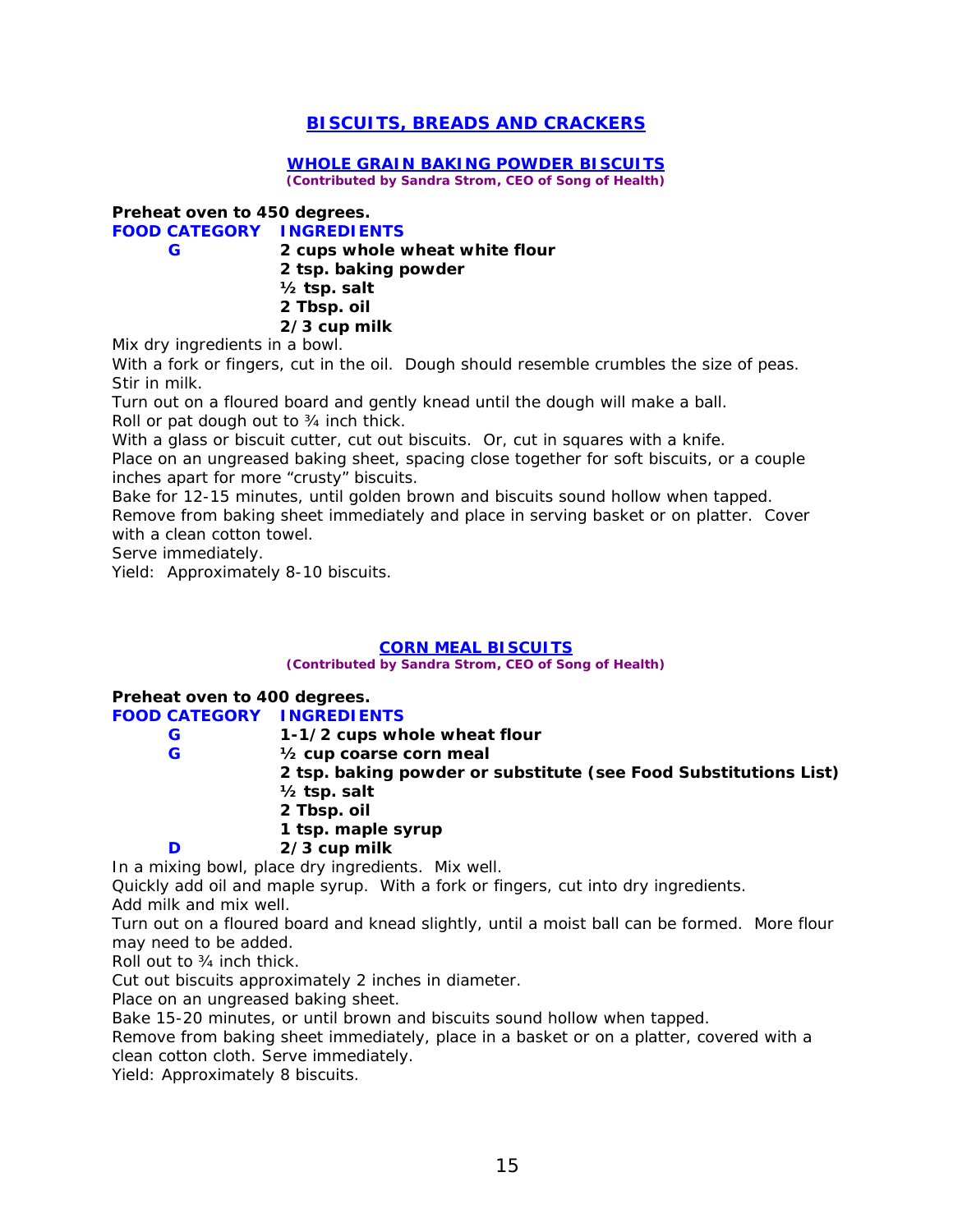## **MAIN DISHES**

#### **DOVER SOLE WITH BALSAMIC VINEGAR AND CILANTRO**

**(Contributed by Sandra Strom, CEO of Song of Health)** 

#### **FOOD CATEGORY INGREDIENTS**

| Sf | 1/2 lb. Dover Sole fillets, per person |
|----|----------------------------------------|
| G  | 2 Tbsp. rice flour (optional)          |
|    | 1 Tbsp. Balsamic vinegar               |
|    | $1/2$ $-1/2$ $-1$                      |

 **¼ cup oil** 

## **1 tsp. fresh cilantro, chopped**

Remove any skin from fish fillets and rinse.

If using the rice flour to dust the fish, put it in a paper sack.

Place fish fillets, one at a time, in the sack and shake until coated (dusted) with the flour. Place on a platter.

Repeat until all the fish is dusted and put on the platter.

Sprinkle the vinegar over the fish.

Heat the oil to medium high in a cast iron skillet, or skillet of choice.

Place the fish evenly in the skillet.

Sprinkle the cilantro over the fish.

Fry fish for 3 minutes, at most, (depending on thickness of fillets) until golden brown.

Turn over and brown.

With a slotted spatula, quickly remove fish from skillet and place on serving platter. Lightly salt.

Serve immediately.



Shown: Dover Sole with Balsamic Vinegar and Cilantro served with Brussels Sprouts and Mushrooms in Garlic Cheese Sauce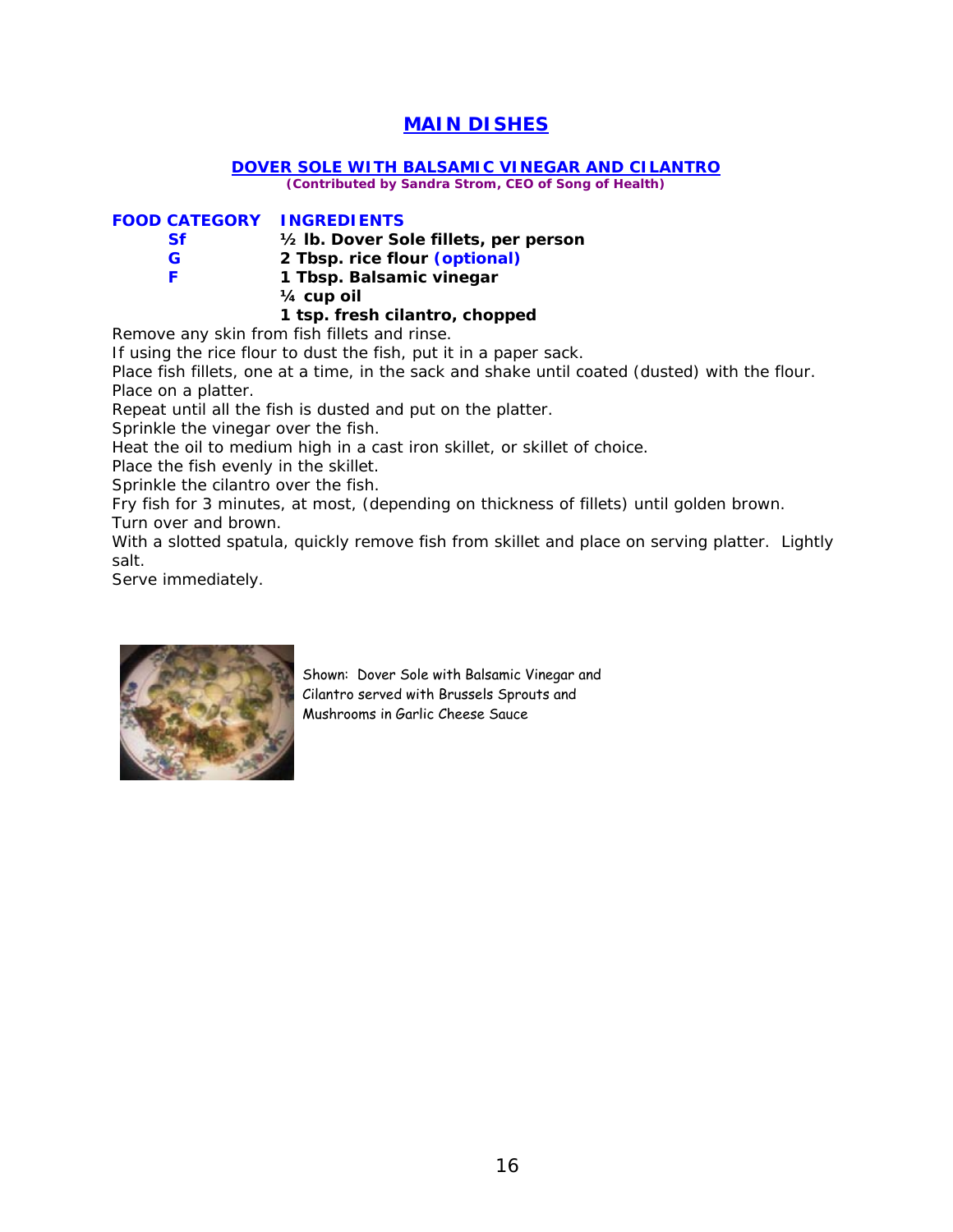## **VEGETABLES**

#### **BRUSSELS SPROUTS AND MUSHROOMS IN GARLIC CHEESE SAUCE**

**(Contributed by Sandra Strom, CEO of Song of Health)** 

| <b>FOOD CATEGORY INGREDIENTS</b> |                                      |
|----------------------------------|--------------------------------------|
|                                  | 1/2 lb. brussels sprouts             |
|                                  | Water to steam                       |
|                                  | 1 cup mushrooms                      |
|                                  | 1-2 cloves garlic, to personal taste |
| D or N                           | 2 Tbsp. butter or oil                |
| G                                | 2 Tbsp. rice flour                   |
| D                                | 1 cup milk                           |
| D                                | 1/2 cup white cheddar cheese, grated |
|                                  | Salt, to taste                       |

Wash brussels sprouts and discard discolored leaves.

Place in steamer pot and steam until almost tender, but not quite.

Clean mushrooms and slice or chop.

Finely dice, then smash (crush) garlic using the flat edge of a knife.

On medium high heat melt butter or heat oil. If using butter, clarify by skimming fat solids from the top with a spoon.

Add mushrooms and garlic. Sauté until garlic is soft.

Stir in flour, making a "roux."\*

Slowly add milk, then cheese and stir constantly until thickened.

Salt to taste, if desired. (Hint: Generally the cheese has salt in it, so more salt may not be needed.)

Remove from heat.

Stir in the brussel sprouts.

Serve immediately.

*Yield: 2-3 servings.*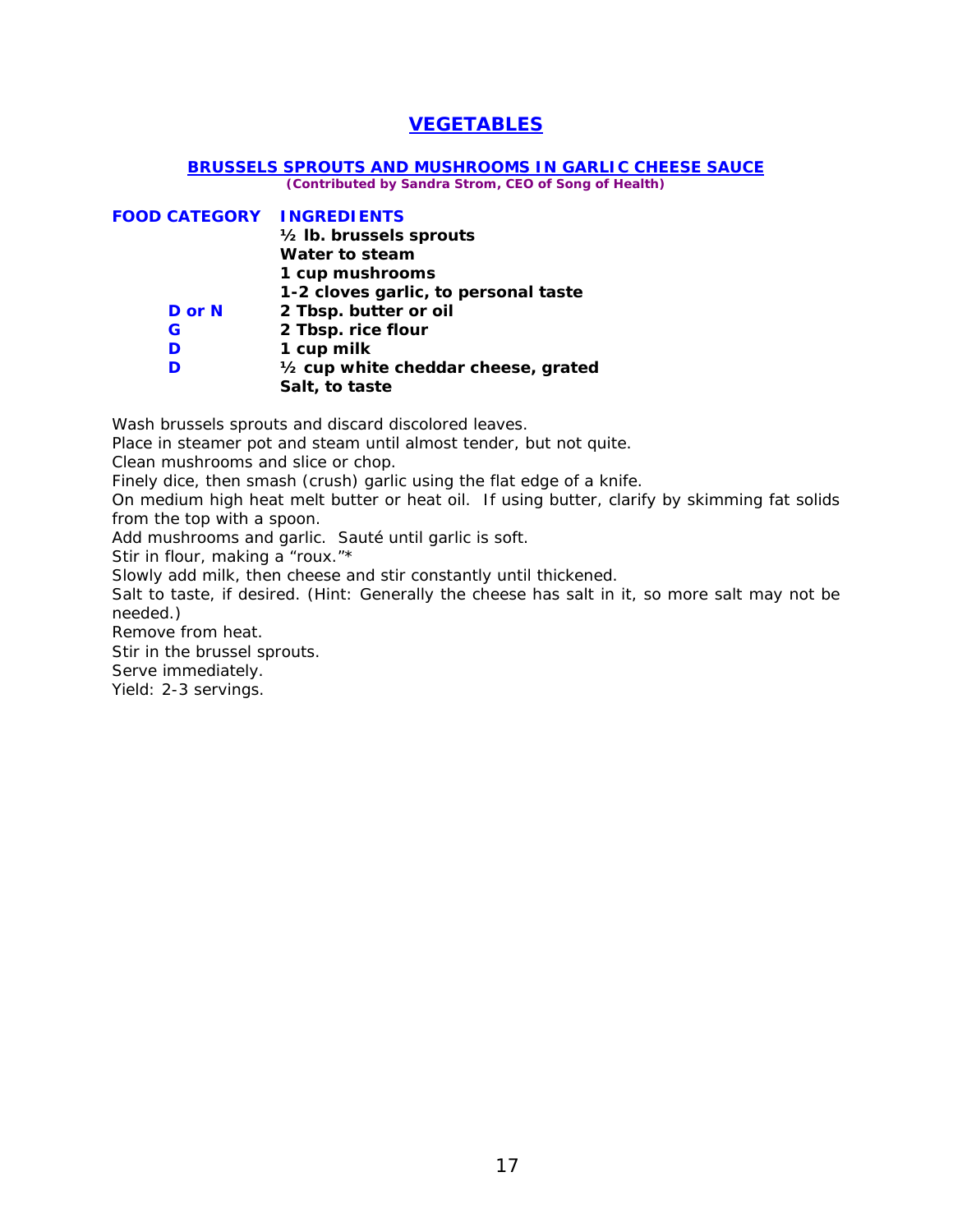## **FOOD RESOURCE LIST UPDATES**

#### **THE FOOD RESOURCE LIST ON THE WEBSITE IS AVAILABLE IN PRINTABLE VERSION.**

#### **Use the codes below to translate the Results Column.**

# **KEY FOR RESULT CODES**

| $A =$ | <b>Bad for All</b> | $Ms =$ | <b>Mine Salt</b>       |
|-------|--------------------|--------|------------------------|
| $D =$ | <b>Dairy</b>       | $N =$  | <b>Neutral for All</b> |
| $E =$ | <b>Egg</b>         | $P =$  | <b>Potato</b>          |
| $F =$ | <b>Fruit</b>       | $Sf =$ | <b>Seafood</b>         |
| $G =$ | Grain              | $Sy =$ | Soy                    |
| $H =$ | <b>Honey</b>       | $S =$  | <b>Sugar</b>           |
| $M =$ | <b>Meat</b>        |        |                        |

#### **HOW TO READ THE FOOD RESOURCE LIST AND USE THE KEY:**

 $\blacktriangleright$  As items are submitted and analyzed by our staff doctors, they are then added to the Food Resource List on the *Song of Health* website. We compile the updated lists to email to you as well. The items are listed per category.

By listing the **"Date Evaluated"** you can be assured of the most recent updates.

 Under the **"Evaluated For"** column, "ALL" signifies that the product has been analyzed for all food categories included in the Carroll Food Intolerance Evaluation Method. In some cases, you will see ingredients listed in the **"Results"** column that are not included in "Evaluated For." This is because the ingredient has been listed on the packaging, or it is obviously in the stated category. For example, results for milk will be "dairy (D)."

 Under **"Purchased At"** we furnish where the product was purchased, whenever the information is available, in the newsletter. **(Most brand foods considered "natural" or organic products may be found at your local natural foods stores.)** We are not able to show the "Purchased At" column on the website, however. **IN MOST CASES THE PRODUCTS ARE AVAILABLE IN OTHER STORES ALSO.**

#### **If you have any questions, please contact us at: [manager@songofhealth.com](mailto:manager@songofhealth.com)**. **We are happy to help!**

# *IMPORTANT CHANGES:* **Under...**

**~ CHIPS AND CRACKERS,** the entry: Alvarado Street Bakery Sprouted Wheat Soft Tortilla 02/07 F,G has been removed. Per Dr. Tish, it is not a chip or cracker, and the Alvarado Bakery products have been "testing" positive for grain and, in a product or two, for sea salt *only*. It does not contain fruit or potato, which is often an issue with grain products. It is listed under "Tortillas" as Alvarado Street Bakery Sprouted Wheat Tortillas (Burrito size), and in May '08 it "tested" positive for grain only. Now that's good news for the "fruit" people!

~ **PASTA**, all of the Tinkyada products DO NOT contain potato. Our apologies for this error.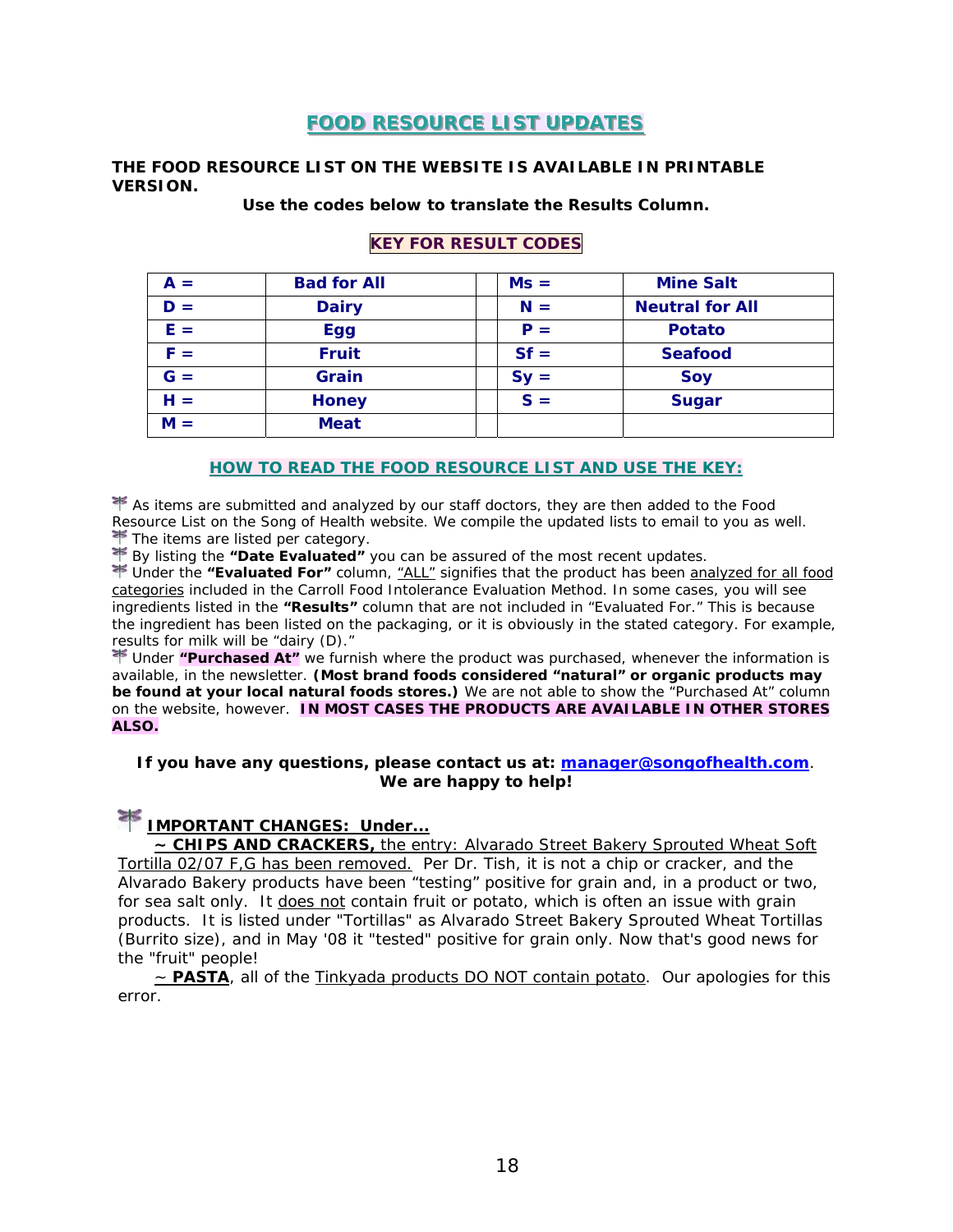## **FOOD RESOURCE LIST UPDATES APRIL 2010**

| <b>FOOD EVALUATED</b>                                                                    | <b>DATE</b><br><b>EVALUATED</b> | <b>EVALUATED</b><br><b>FOR</b> | <b>RESULTS</b>              | <b>PURCHASED</b><br><u>AT</u>      |
|------------------------------------------------------------------------------------------|---------------------------------|--------------------------------|-----------------------------|------------------------------------|
| <b>BREAD:</b>                                                                            |                                 |                                |                             |                                    |
| Dave's Killer Good Seed Spelt                                                            | 03/10                           | F, P, S                        | G, P, S                     | Fred Meyer,<br>Whole Foods         |
| <b>CEREALS - COLD:</b><br>Arrowhead Mills Sweetened<br>Shredded Wheat Bite               |                                 |                                |                             |                                    |
| Size Cereal<br>Nature's Path Heritage O's                                                | 03/10<br>03/10                  | D, F, P<br><b>ALL</b>          | F, G, S<br>G, H, P, S       | Yokes<br>Safeway,<br>Huckleberry's |
| <b>CEREALS - HOT:</b>                                                                    |                                 |                                |                             |                                    |
| Bob's Red Mill Organic Creamy<br>Rice Brown Rice Farina<br>Bob's Red Mill 5 Grain Rolled | 03/10                           | E, F, P, S, Sf, Sy             | G                           |                                    |
| <b>Hot Cereal</b>                                                                        | 03/10                           | E, F, P, S, Sf, Sy             | G                           |                                    |
| Trader Joe's Organic Oats and<br><b>Flax Instant Oatmeal</b>                             | 03/10                           | D, F, P, S                     | G, S, Sf                    | Trader Joe's                       |
| <b>CHEESE:</b>                                                                           |                                 |                                |                             |                                    |
| Dubliner Irish                                                                           | 03/10                           | P, Sy                          | D                           | Costco, Safeway                    |
| <b>Emmentaler Switzerland Swiss</b><br>Genuine Port Salut French Semi                    | 03/10                           | E,F,P,S,Sf,Sy                  | F, P, Sf                    |                                    |
| Soft (orange wheel)                                                                      | 03/10                           | E, F, P, S, Sf, Sy             | D, F                        |                                    |
| German Butterkase Kose                                                                   | 03/10                           | E, F, P, S, Sf, Sy             | D                           |                                    |
| Italian Parnassian Reggiano                                                              | 03/10                           | E, F, P, S, Sf, Sy             | D                           |                                    |
| Jarlsberg (at Costco)<br>Mt. Vikos Authentic Greek                                       | 03/10                           | F, G, P, S, Sf                 | D, F, P, Sf                 | Costco                             |
| <b>Traditional Feta</b><br>Soignon Plain Fresh Goat                                      | 03/10                           | E,F,P,S,Sf,Sy                  | D                           |                                    |
| (Couturier Soft Cheese)                                                                  | 03/10                           | E,F,P,S,Sf,Sy                  | D                           |                                    |
| <b>Tillamook Deli Sliced Swiss</b>                                                       | 03/10                           | F, P, S, Sf                    | D, M, Ms, P, Sf             |                                    |
| <b>CHIPS AND CRACKERS:</b>                                                               |                                 |                                |                             |                                    |
| Barbara's Bakery Rite<br>Lite Rounds                                                     | 03/10                           | ALL                            | D, E, F, G, H, P Fred Meyer |                                    |
| <b>COFFEE AND ALTERNATIVES:</b>                                                          |                                 |                                |                             |                                    |
| Allegro Coffee Organic Espresso                                                          |                                 |                                |                             |                                    |
| <b>Bel Canto</b>                                                                         | 03/10                           | F, P, S                        | $\mathsf{N}$                | Whole Foods                        |
| Singing Dog Vanilla Organic<br>Ground Vanilla                                            | 03/10                           | F, P, S                        | F                           | Whole Foods                        |
| <b>COOKIES AND TREATS:</b>                                                               |                                 |                                |                             |                                    |
| Dandies Vegan Air Puffed<br>Marshmallows                                                 | 03/10                           | D, E, F, P, S                  | F, G, S, Sf, Sy             | Huckleberry's                      |
| <b>GRAINS:</b>                                                                           |                                 |                                |                             |                                    |
| Lundberg Organic Brown Rice                                                              | 03/10                           | F, M, S                        | F,G                         | Huckleberry's                      |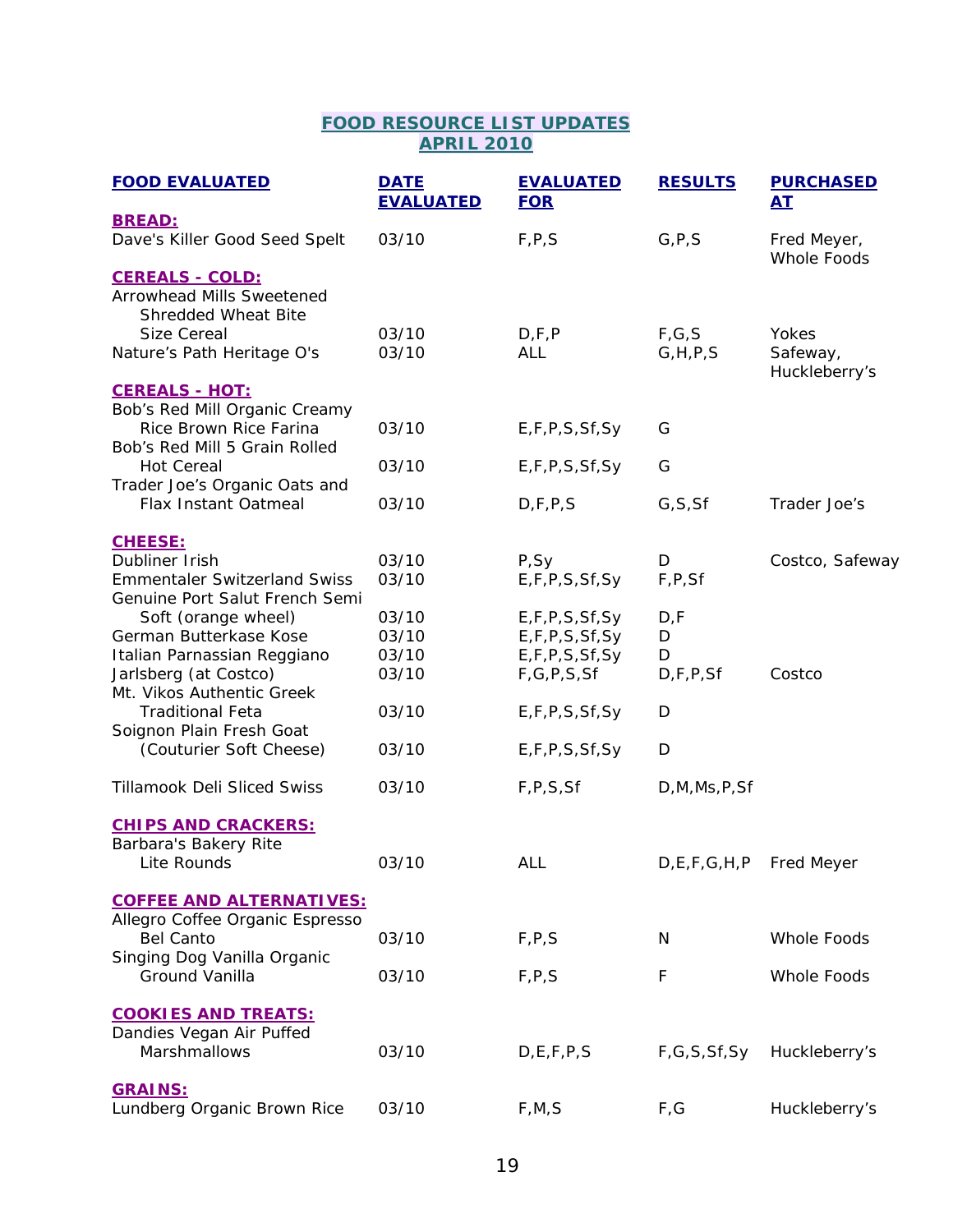| <b>FOOD EVALUATED</b>                                                                  | <b>DATE</b><br><b>EVALUATED</b> | <b>EVALUATED</b><br><b>FOR</b> | <b>RESULTS</b> | <b>PURCHASED</b><br><u>AT</u> |
|----------------------------------------------------------------------------------------|---------------------------------|--------------------------------|----------------|-------------------------------|
| <b>HONEY:</b><br>Naturally Preferred Clover                                            | 03/10                           | <b>ALL</b>                     | H, S           | Fred Meyer                    |
| <b>JUICES AND DRINKS:</b><br>Kirkland Brand Orange Juice                               | 03/10                           | ALL                            | F, S           | Costco                        |
| <b>MEATS AND MEAT BOUILLION:</b><br>Eating Right Raw Chicken Thighs 03/10              |                                 | ALL                            | M              | Safeway                       |
| <b>NUTRITIONAL SUPPLEMENTS:</b><br>Gaia Herb Phyto Caps<br>Eleuthero Root              | 03/10                           | F, G, P                        | F,G            | <b>Super Supplements</b>      |
| OILS:<br>Spectrum Organic Shortening                                                   | 03/10                           | ALL                            | <b>ALL</b>     | Huckleberry's                 |
| <b>PASTA:</b><br>Koyo Organic Udon Asian Pasta                                         | 03/10                           | E,F,P,S,Sf,Sy                  | G              |                               |
| <b>PREPARED FOODS AND MIXES:</b><br>TJ's Premium All Natural Sweet<br>Potato Fries     | 03/10                           | ALL                            | F, P           | Costco                        |
| SALT:<br>Kirkland Pure Sea Salt                                                        | 03/10                           | <b>ALL</b>                     | Ms, P, Ss      | Costco                        |
| <b>SEASONINGS AND SPICES:</b><br>The Spice Hunter Salt Free<br>Mexican Seasoning Blend | 03/10                           | F, G, P                        | F,G            | Rosauers                      |
| <b>SOUPS:</b><br>Imagine Organic Beef Broth                                            | 03/10                           | ALL                            | G, M, Ms, P    |                               |
| <b>TOMATO PRODUCTS:</b><br>Fred Meyer Tomato Puree<br>Private Selection Organic        | 03/10                           | ALL                            | F,Ms           | Fred Meyer                    |
| <b>Tomato Paste</b><br>Private Selection Tomato Paste                                  | 03/10<br>03/10                  | F<br><b>ALL</b>                | F, Ms, P<br>N. | Fred Meyer<br>Fred Meyer      |
| <b>VEGETABLES:</b><br>Taylor Farms Sugar Snap Peas                                     | 03/10                           | <b>ALL</b>                     | N              | Safeway                       |
| YOGURT:<br>Fage Total All Natural Greek<br><b>Strained Yogurt</b>                      | 03/10                           | F, P, S                        | $\mathsf F$    | Whole Foods,<br>Fred Meyer    |
| Fage Total 2% Authentic Greek<br><b>Strained Yogurt</b>                                | 03/10                           | F, P, S                        | F              | Whole Foods,<br>Fred Meyer    |